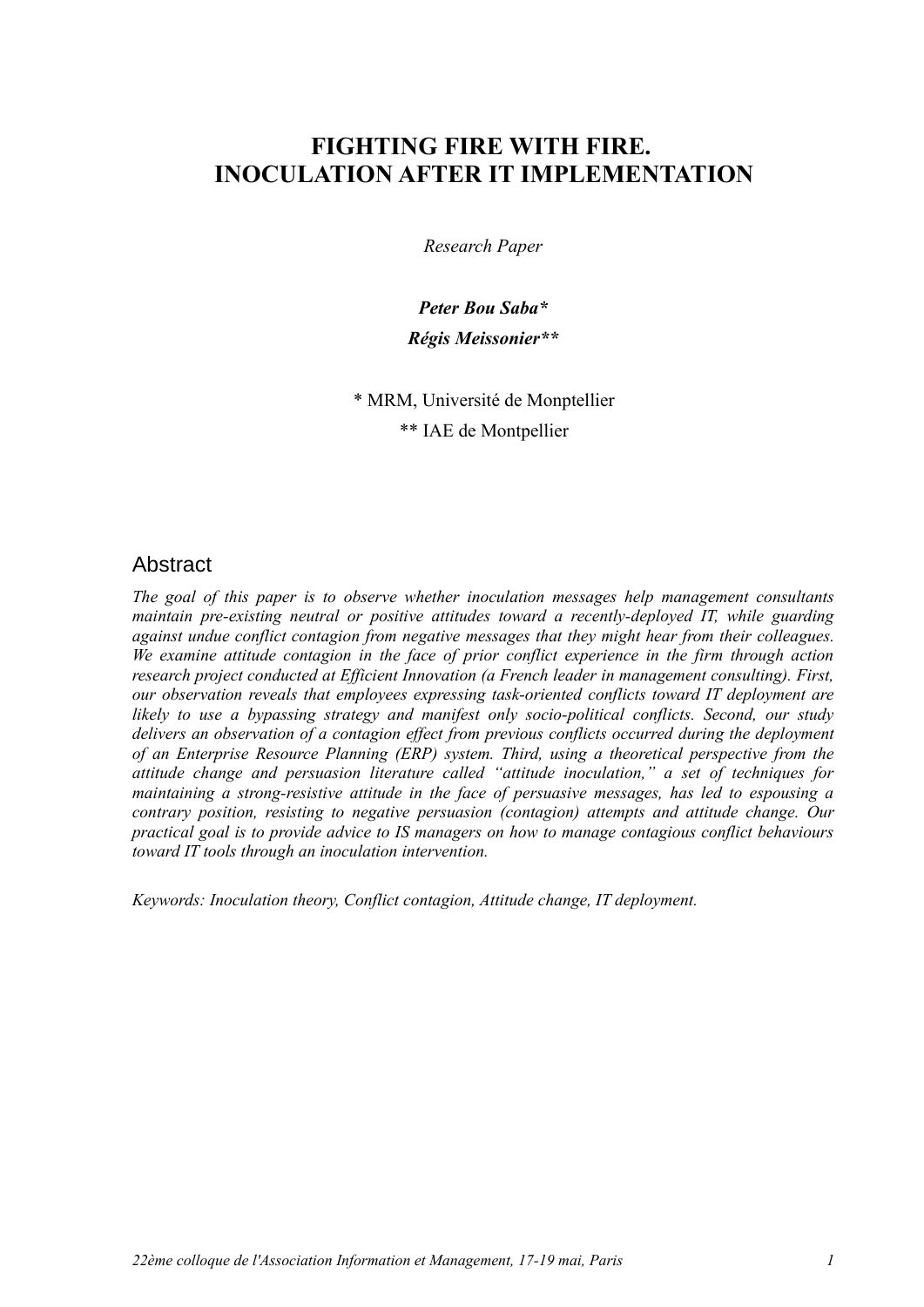## **1 Introduction**

Information Systems (IS) research provides rich knowledge to tackle Information Technology (IT) project failures. One of the most important factors of failures is users' resistance, as well as internal day-to-day conflicts, taking technical, human, social or political dimensions. Organisational IT tools can upset the intended users, lead to an important burden on employees, and can be catalysts for user resistance (Klaus and Blanton, 2010). Then, literature observed and conceptualised active change management styles to reduce human conflicts during or after IT deployment (Markus et al., 2000). Furthermore, some researchers provided a framework to anticipate conflicts prior to IT deployment by maximising conflict instead of reducing it (Meissonier and Houzé, 2010). On the other hand, examining the effectiveness of various methods of inducing resistance to persuasive messages and attitude change has been a longstanding topic of interest among scholars of social influence (McGuire, 1961). McGuire's (1962) Inoculation Theory, shows great potential for investigating a firm's ability to resist to conflicts occurring towards an IT tool. The theory uses a biological metaphor to describe an approach for conferring resistance to attitude change. By exposing individuals to messages containing a weakened argument against an attitude they hold, it is possible to ''inoculate'' future IT users against future attacks on the attitude (McGuire, 1961) and therefore protect them from being "contaminated" by other individuals. Inoculation has been applied in a variety of contexts, (e.g., social psychology and social sciences) as a resistance strategy (e.g., to social influences, persuasion, etc.), but very little in the IS field (Fagnot and Stanton, 2015). Many of these studies have demonstrated inoculation as an efficacious stratagem. Prior work on the subject include alcohol consumption prevention (Godbold and Pfau, 2000), commercial advertising (Pfau, 1992), political campaign issues (Pfau and Burgoon, 1988), public relations issues (Wan and Pfau, 2004) and sexual harassment (Matusitz and Breen, 2006). Accordingly, the goal of this research is to examine whether inoculation messages help management consultants maintain pre-existing positive attitudes towards a recently-implemented IT, while guarding against undue conflict contagion from negative messages that the latter consultants may hear from colleagues. In organisational teams, the latter behaviours do not immediately occur as conflicts in which all members are fully, equally involved (Jehn et al., 2013). Instead, such behaviours can be the result of a conflict that has occurred within a group of employees at some point in the firm's history, and that has come to also infect, or involve, other group members over the course of time. Accordingly, the objective of this article is to tackle conflict contagion behaviours occurring after the implementation of Decision Support Tool (DST) tool. The rest of the article is structured as follows. A literature review analyses the conceptual basis of user resistance, conflicts, and the potential contagion effect between employees. The case study analysis delivers the results of a 3-year action research project conducted at Efficient Innovation (a French leader in innovation management consulting). First, our observation reveals that employees expressing task-oriented conflicts toward IT deployment are likely to use a bypassing strategy and manifest only socio-political conflicts. Second, our study delivers an observation of a contagion effect from previous conflicts occurred during the deployment of an Enterprise Resource Planning (ERP) system. Third, using a theoretical perspective from the attitude change and persuasion literature called "attitude inoculation," a set of techniques for maintaining a strong-resistive attitude in the face of persuasive messages, has led to espousing a contrary position, resisting to negative persuasion (contagion) attempts and attitude change. The discussion part details these observations made over a period of three years. In conclusion, examining the phenomenon of conflict contagion, beyond task and socio-political causes of IT deployment failures, has a variety of implications for both theory and practice. Theoretically, by looking at previous factors that could lead to conflict contagion in a group, researchers may better understand why, when and how conflicts evolve to affect new group members. From a managerial perspective, identifying previous conflicts, managers can work to more actively contain and resolve conflicts before they have a chance to affect the rest of their team through special training sessions containing Inoculation messages. In conclusion, our practical goal is to provide advice to IS managers on how to manage conflict behaviours toward IT tools through an inoculation intervention.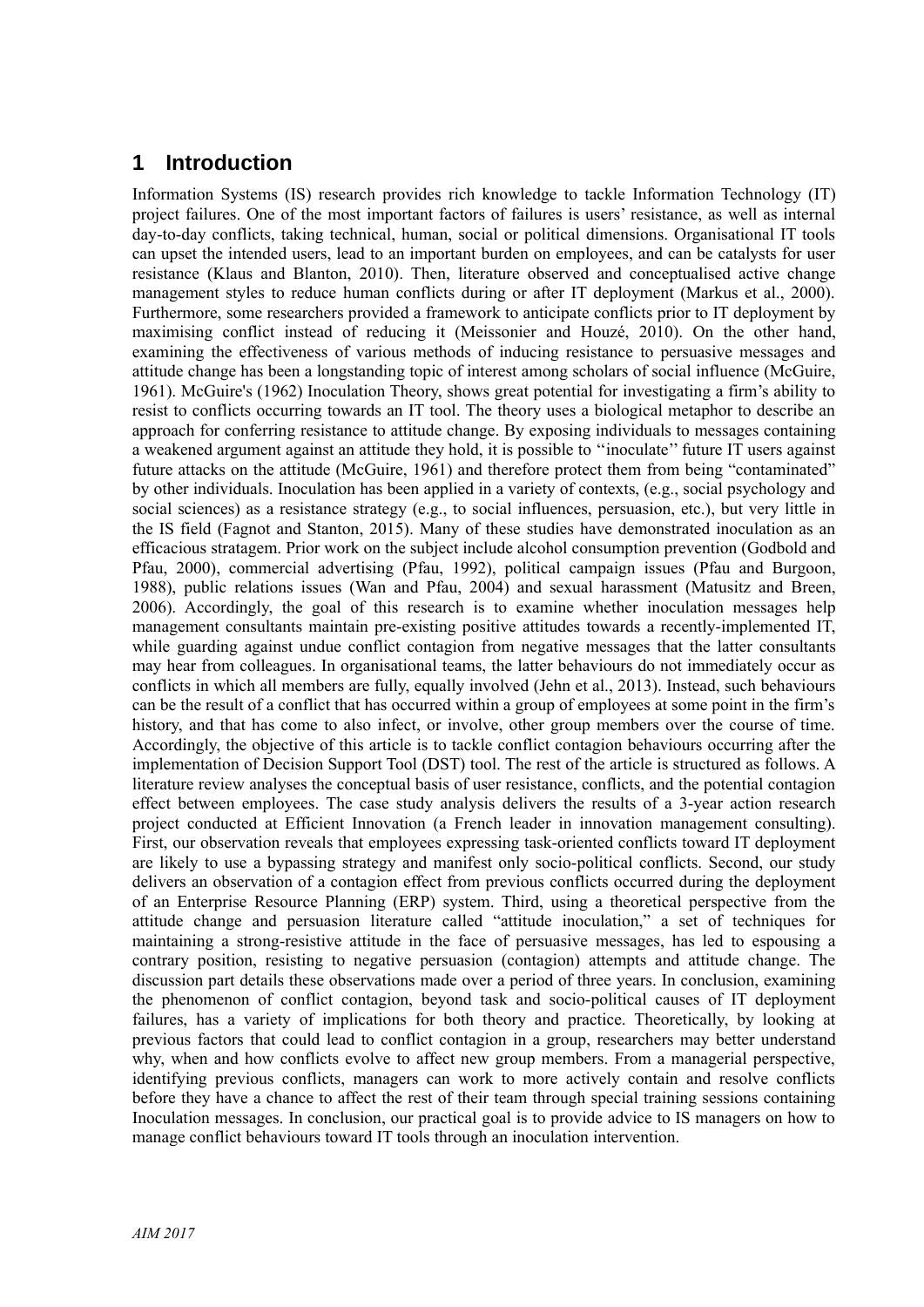## **2 Literature review**

Our analysis, both based on the 'conflict-oriented' character of our research field, and on the Theory of Reasoned Action (TRA), considers that resistance is a behavioural dimension of conflict, where individuals express a conflict through resistance acts (Ajzen and Fishbein, 1980; Meissonier and Houzé, 2010). In organisational teams, conflict behaviours do not immediately occur as conflicts in which all members are fully, equally involved (Jehn et al., 2013). Instead, such behaviours can be the result of a conflict that has occurred within a group of employees at some point in the firm's history, and that has come to also infect, or involve, other group members over the course of time (Barsade, 2002). While an abundance of research in social psychology has proposed theories and methodologies to manage conflicts occurring between employees (Meissonier and Houzé, 2010), little research in IS has discussed the contagion mechanisms of such conflicts during IT deployment and how to resist to the latter conflict contagion phenomenon using inoculation techniques.

### **2.1 User resistance**

Theories that tackle user resistance toward IT deployment, during different phases, have been witnessing development over the past 10 years (Lapointe & Rivard, 2005; Ferneley & Sobreperez, 2006; Kim & Kankanhalli, 2009; Klaus & Blanton, 2010; Van Offenbeek et al., 2013). Behaviour is the primary dimension of resistance (Lapointe & Rivard, 2005). Resistance occurs when a person perceives a situation as inequitable, and therefore perceives changes involved because of an unfair IT deployment project, in regard to personal or group matters. User resistance is more specific than overall resistance to change because it consists of employees interacting with a system (Klaus & Blanton, 2010). Klaus and Blanton defines user resistance as 'behavioural expression of a user's opposition to a system deployment during the deployment'. More recently, user resistance has also been identified as a key factor for successful IT deployment as researchers have called psychological foundations that date back as early as the 1980s (Markus, 1983). According to Markus (1983), user resistance could be examined through three approaches: 1. technical-oriented; 2. people-oriented; and 3. power-oriented (see Table 1).

| Approach                         | Principle                                                                                                                                                                                  | Authors |
|----------------------------------|--------------------------------------------------------------------------------------------------------------------------------------------------------------------------------------------|---------|
| Technical-oriented<br>resistance | Resistance occurs because of technology-related factors such as<br>user interface, security, ease of use, performance and<br>centralisation degree.                                        |         |
| People-political<br>resistance   | Markus (1983); Jiang<br>et al. $(2000)$ ;<br>Resistance occurs because of backgrounds, traits and attitude<br>Meissonier & Houzé<br>towards technology of individuals or groups.<br>(2010) |         |
| Power-oriented<br>resistance     | Perceived social losses because of technology affect user<br>resistance, because of changing power relationships between<br>employees, social and job structure.                           |         |

*Table 1. User resistance*

According to Venkatesh & Davis (2000), user resistance is considered as the opposite of acceptance. Conversely, other authors such as van Offenbeek et al. (2013) and Meissonier & Houzé (2010) observed how users can similarly accept and resist to IT. Lapointe & Beaudry (2014) finally state that 'acceptance and resistance are mind-sets comprising three dimensions: emotions, cognition, and attitudes, and that the related behaviours are manifestations of these mind-sets'. At the group level, user resistance is more often to be socio-political oriented (Krotov et al., 2011), whereas at a more individual level, it is more psychological (Markus, 1983; Meissonier & Houzé, 2010). On the other hand, employees may perceive the threats of a same system differently (Markus, 1983).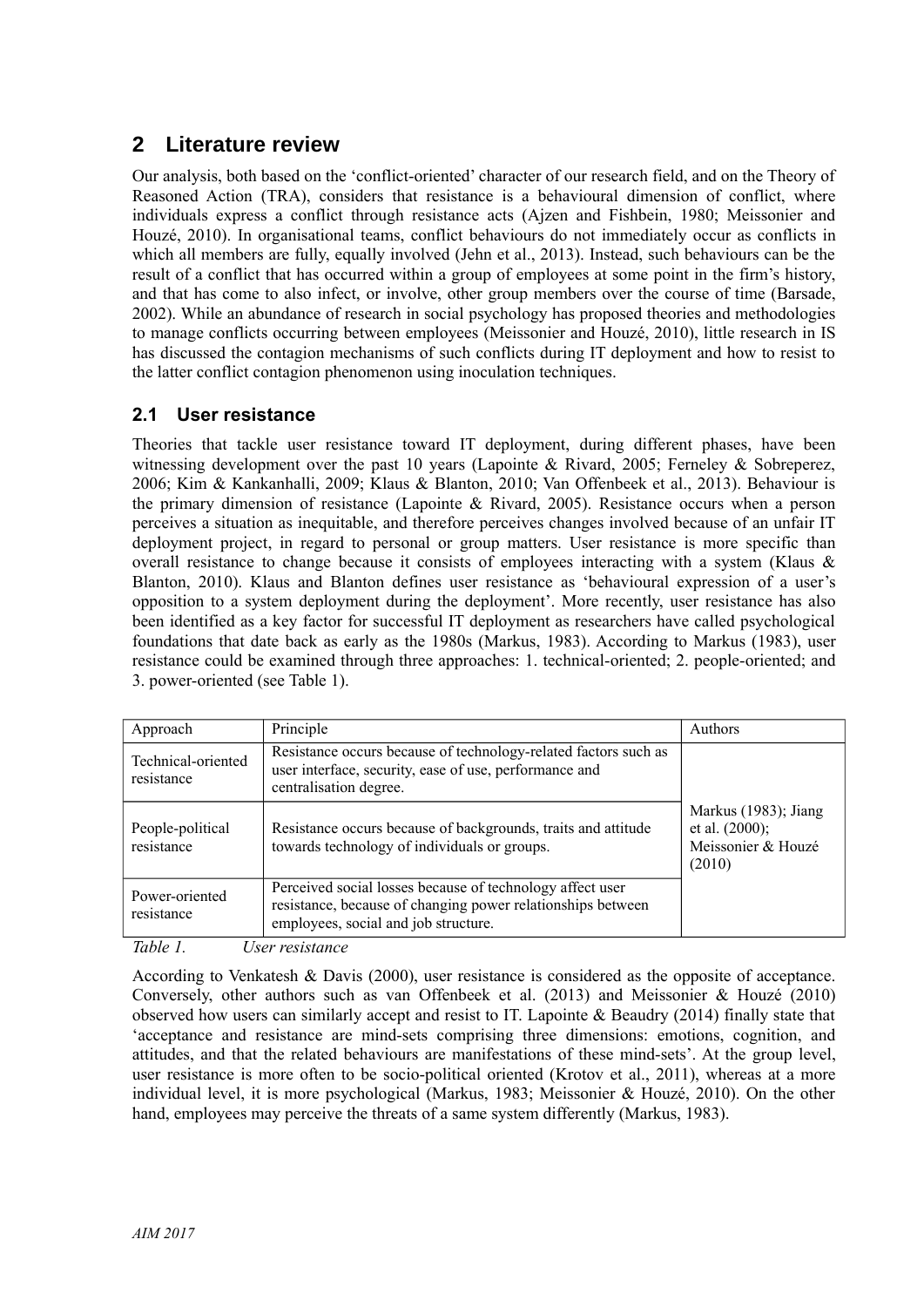### **2.2 Conflict contagion**

Research considering conflicts as a behavioural form to express resistance (Ajzen and Fishbein, 1980; Meissonier and Houzé, 2010) are about the object on which resistance is occurring as well as the respective perceived threats; see Table 2. Conflict is a disagreement of persons or group of persons that perceive a situation as being incompatible with their own interests (Ajzen and Fishbein, 1980). While understanding how individuals or groups may develop conflict behaviours and resistance to change, one also must take into account conflict contagion, that occurs in or between groups. In this research, we look at how interpersonal, or dyadic, conflicts may unfold in or between groups and show how by understanding the occurrence and spread of these conflicts, we may gain a more multi-faceted knowledge of conflicts caused by IT deployment in or between groups. We draw from the literatures in psychology on intra-group conflicts (De Dreu and Weingart, 2003), group composition and coalition formation (Li and Hambrick, 2005), and emotional contagion (Barsade, 2002), to describe the progression and evolution of a conflict in and between teams over time, from involving just a few members to drawing in the firm. While many frameworks of conflict behaviours exist, they generally comprise actions as engaging in process control, forcing, confronting, accommodating, compromising, problem solving, and avoiding (Meissonier and Houzé, 2010). Intra-group and inter-group conflicts may be associated with a DST deployment project, and therefore our literature analysis in IS allows us to identify two main conflict categories: 1. Socio-political oriented conflicts; and 2. Task-oriented conflicts, divided on different forms: 1. Socio-political oriented - cultural conflicts or conflicts due to a loss of power; and 2. Task-oriented - conflicts about the system, the definition of the execution of tasks that users must fulfil or conflicts about the new professional skills required (Markus, 1983; Markus et al., 2000; Besson & Rowe, 2001). In this paper, we suppose that employees having task-oriented conflicts associated to IT projects are likely to use a bypassing strategy and manifest only sociopolitical conflicts. Respectively, we formulate the first research proposition.

**Proposition 1:** Actors expressing task-oriented conflicts toward IT deployment are likely to use a bypassing strategy and manifest only socio-political conflicts.

On the other hand, because conflict perceptions are transmitted to other group members through behavioural actions (Jehn et al., 2013), such behaviours may also lead other individuals of a same group to behave in a conflictual manner (Jehn et al., 2013). Moreover, as the conflict contagion process progresses, issues that could affect outcomes for all the groups in the firm may become more salient (Jehn et al., 2013). In the case of IT deployment, such factors may serve to include the remaining 'peaceful' or 'neutral' individuals (Jehn et al., 2013), to engage in conflict behaviours toward the same conflicted IT, or toward a totally different IT. The conflict contagion process is most likely to occur because of interdependence between individuals (Lewin and Lewin, 1948; Langfred, 2000). Since mutual dependence among individuals is crucial for group building (Lewin and Lewin, 1948; Hackman, 1987), an issue that affects a few members is likely to affect all team members over time, because of coalition formation and emotional contagion.

| Conflict form                                             | Description                                                                                                                | <b>Authors</b>                                        |
|-----------------------------------------------------------|----------------------------------------------------------------------------------------------------------------------------|-------------------------------------------------------|
| Conflicts about the<br>IT system                          | Conflicts about the design of the IT itself, including its<br>functionalities.                                             | Davis et al. (1989);<br>Venkatesh and Davis<br>(2000) |
| Conflicts about the<br>task that employees<br>must fulfil | Conflicts caused by the way firms' processes must be<br>changed or adapted to fit with the new IT process<br>requirements. | Besson and Rowe (2001);<br>Lim et al. $(2005)$        |
| Conflicts due to<br>cultural principles                   | Psychologically-based conflicts referring to employees'<br>ideologies by which they share beliefs and make sense of        | Trice and Beyer (1993);<br><b>Stewart and Gosain</b>  |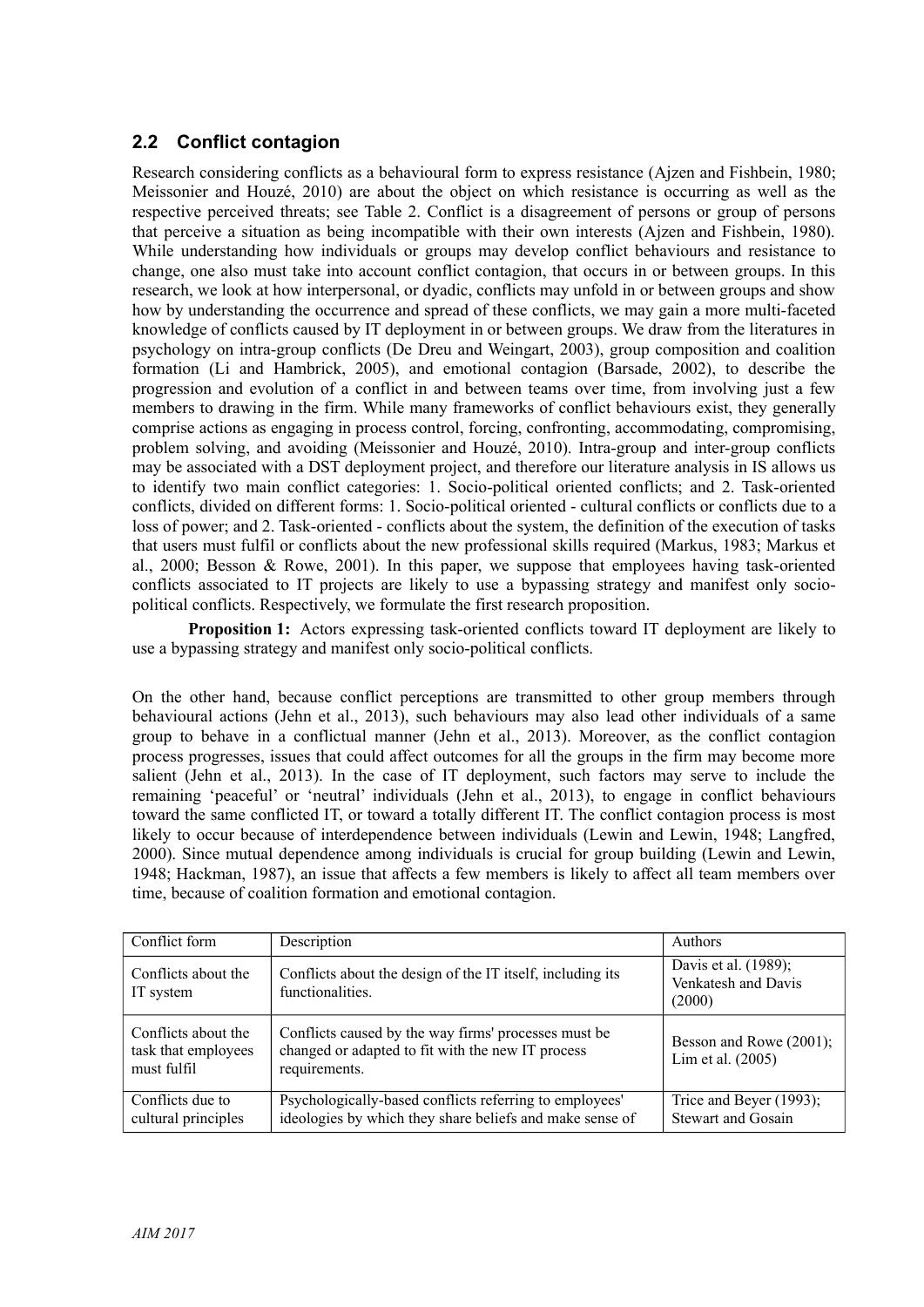|                                                                                                                                                                               | their words.                                                                                                                                                                                        | (2006)                                                             |
|-------------------------------------------------------------------------------------------------------------------------------------------------------------------------------|-----------------------------------------------------------------------------------------------------------------------------------------------------------------------------------------------------|--------------------------------------------------------------------|
| Conflicts associated with the way how hierarchical<br>Conflicts due to a<br>authorities and management are likely to be reformed after<br>loss of power<br>IT implementation. |                                                                                                                                                                                                     | Davis et al. (1989);<br>Meissonier & Houzé<br>(2010)               |
| Contagious conflicts                                                                                                                                                          | Conflicts of any of the forms above, are transmitted to other<br>group members through behavioural actions. Conflict<br>behaviours may lead other individuals to behave in a<br>conflictual manner. | Lewin (1948); Yang and<br>Mossholder (2004); Jehn<br>et al. (2013) |

*Table 2. User conflict forms*

Coalition formation occurs when two or more individuals jointly act to impact the objectives of other individuals or groups. Furthermore, research in psychology has shown that group members modify their behaviours to align with socially similar group members (Crano and Cooper, 1973). The behaviour to conform with socially similar individuals is indeed a robust finding in the social psychology literature (Phillips and Loyd, 2006) and also includes conflict situations. Additionally, persons involved in the initial conflict may also proactively recruit other persons to form coalitions (Smith, 1989). In addition to coalition formation, conflict behaviours lead to negative emotions. When conflicts arise, negative emotions are likely to occur, and 'neutral' individuals become behaviourally involved in the conflict through the process of emotional contagion (Barsade, 2002). The relationship between emotional contagion and conflict involvement is supported by research in psychology that suggests that emotions may manifest themselves in actual behaviours (Morris and Keltner, 2000). Hence, emotional contagion, in addition to coalition formation, is another mechanism by which inter or intra-group conflicts may lead initially uninvolved individuals to behaviourally engage in a conflict. For instance, in this article, we assume that users experiencing conflicts toward an existing IT are likely to develop a conflict contagion effect, consciously or unconsciously, and spread conflict behaviours, to other individuals, but also to neutral persons working on a totally different IT. Accordingly, we formulate the second research proposition.

**Proposition 2:** Firm's prior conflict behaviours may be contagious and transmitted to consultants, intended users of a new IT tool.

### **2.3 Inoculation theory**

The framework of Inoculation Theory is particularly suitable to tackle the research propositions in this study (McGuire, 1962). Inoculation is an effective strategy as it first allows consultants to be influenced by persuasion. When these participants are faced with the same arguments in the future, they will generally disregard or ignore the arguments because their strengthened – or inoculated – attitudes both unconsciously and consciously resist them (Miller, 1972). The core of inoculation theory is a medical metaphor (McGuire, 1961). In medical immunization, weakened forms of viruses are injected into the blood, and through cell adaptation, the body then reacts to this injection protecting itself from future attacks from stronger versions of that virus (McGuire, 1962). Accordingly, the same way an individual's immune system can be vaccinated (inoculated) against viral attacks, human behaviours could be inoculated against negative influential attacks. For example, an inoculation message designed to discourage teen ecstasy drug-use might begin with a warning that peer pressure from their friends or drug dealers will strongly challenge their negative attitudes toward buying or consuming ecstasy pills. Following this forewarning, the latter teens receive a handful of potential counterarguments they might face from their peers (e.g. "You will certainly hear others saying that Ecstasy gives you wings, and it is completely safe"), followed by refutations of these counterarguments (e.g., "Actually, these pills are very harmful and could get you killed. Think about of those who love you, your family, your real friends… You don't need ecstasy to be happy."

Inoculation Theory posits that inoculating people through well-crafted messages enable them to resist when needed (McGuire, 1962). Human attitude is a critical concept that is deeply embedded in the model of inoculation theory (Compton and Pfau, 2004). Attitude can be defined as having an opinion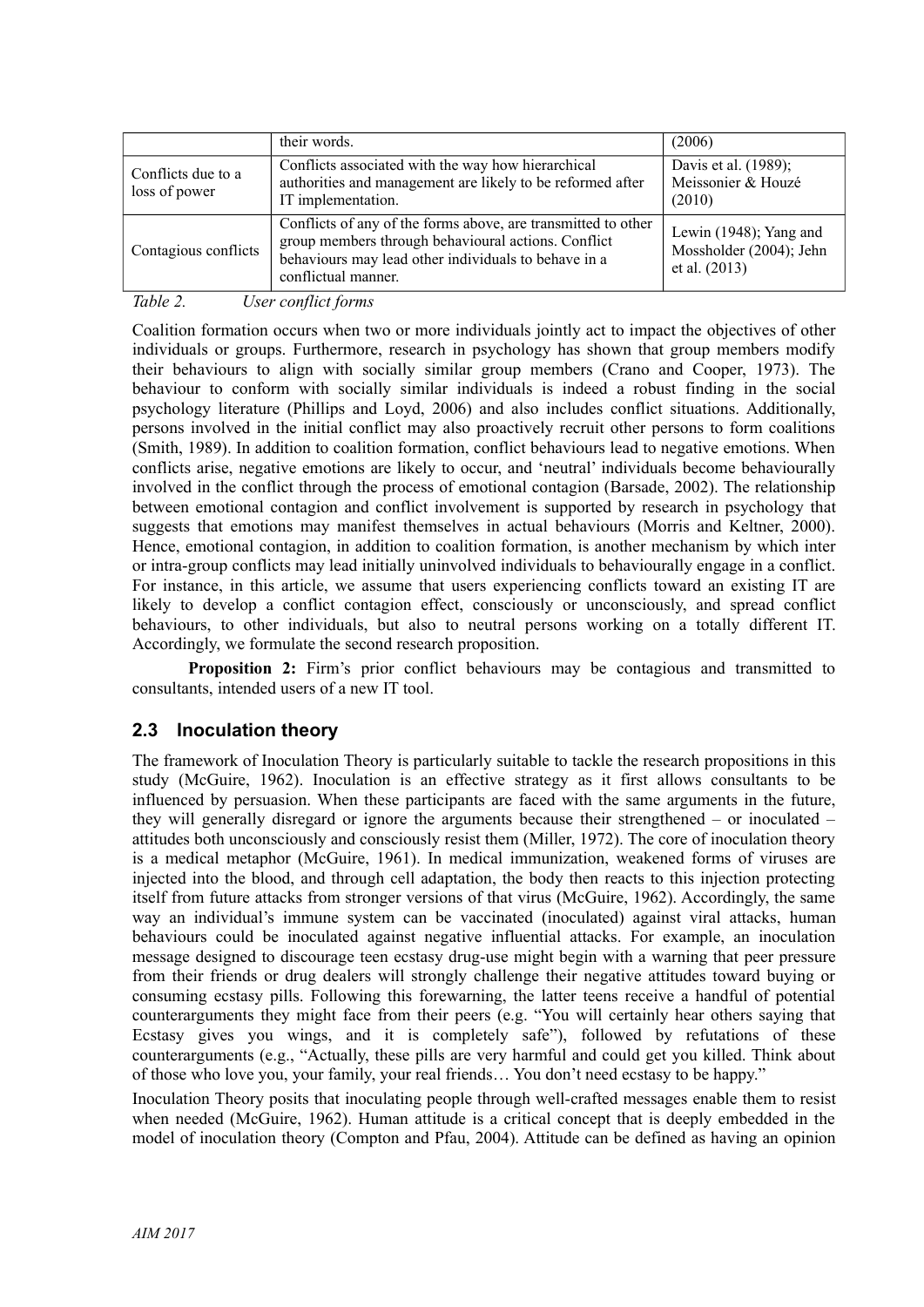about a specific situation or circumstance (i.e., behaviours, practices, religion, etc.) weighted by the personal evaluation of the latter opinion (Ajzen, 1980). In the context of inoculating individual's existing attitudes, humans can be the targets of carefully designed inoculation treatments that maximize the strength of their current attitudes and enable them to refuse embracing communicative messages that are attitudinally dissimilar (Breen and Matusitz, 2012). Inoculation messages involve two primary components that foster attitudinal resistance among recipients: threat and refutational preemption. Pfau and Van Bockern (1994) argue that both these elements are essential in order to confer resistance to subsequent persuasive messages. However, Inoculation Theory posits that it is crucial for an individual to experience a threat in order to be inoculated against a subsequent attack. Thus, threat towards an individual's beliefs is at the heart of Inoculation Theory. It is a key motivational element that causes individuals to defend their beliefs in a process called counterarguing that strengthens attitudes and behaviours against influence by elaborating and strengthening the network of beliefs that support the attitude (Pfau, 1992). In addition to threat, the second essential element of inoculation messages is the refutational preemption. Pfau (1992) argues that refutational preemptions provide specific content that receivers can employ to strengthen attitudes against subsequent change. In this regard, refutational preemptions assist the inoculation process by providing arguments that can be employed to refute arguments presented in future attitudinal attacks. It also gives individuals practice at defending their beliefs through counterarguing (Compton and Pfau, 2004). The inoculation message may be one-sided or two-sided. A one-sided inoculation message consists only of the counterargument to the subject's belief. A two-sided message, however, provides both the counterargument and a refutation content to that argument – a specific message that receivers can use to strengthen their attitudes against attackers. According to Wood (2007), an effective inoculation message undergoes three steps (see Table 2).

| <b>Steps</b>        | Description                                                                                                                                             |
|---------------------|---------------------------------------------------------------------------------------------------------------------------------------------------------|
| 1 Forewarning       | The subjects receive a general introduction of the issue to activate defences in the form<br>of a forewarning that makes them feel somewhat threatened. |
| 2 Counterargument   | The subjects receive a weakened attack which contains a strong opposed argument and a<br>personal consequence of the threat.                            |
| 3 Refutation        | The subjects are provided with refutations to the threats that they can use later to defend<br>their positions.                                         |
| $Ta$ $\sim$ 1.1.2.2 | The thuse stone of the Inequision process                                                                                                               |

The inoculation process, as well as the potential threats are all based on the subjects' attitudes, which have received a great attention in the fields of social sciences and social psychology (Eagly and Chaiken, 1993). According to Fagnot and Stanton (2015), an attitude has three components: behavioural, affective and cognitive; however, the attitude may be more strongly based on one component than another. The behavioural component – the one of greatest interest to the proposed study – is an individual's actions toward the attitude object. The affective component is one's emotional reaction towards the attitude object. The cognitive component is one's thoughts and beliefs about the attitude object. Accordingly, in our case, an example of an attitude might be the opinion a management consultant has concerning the use of IT tools in a firm. In this case, the attitude object would be the perceived importance of such tools in daily routine work, and the intention to use them in general. Therefore, we suggest the third research proposition.

**Proposition 3:** Consultants that are exposed to inoculation treatment will increase their resistance to attitude change.

The behavioural component would consist of attempts to find solutions to not using these tools, convincing other consultants to do the same and engaging them into conflict. The affective component of such an attitude might be mistrust in machine-based decision support systems or fear concerning loss of power as a consequence of using the latter IT tools. Finally, the cognitive component might consist of thoughts comparing the proposed tools to other existing IT in the firm, in terms of their impact and usefulness in his work.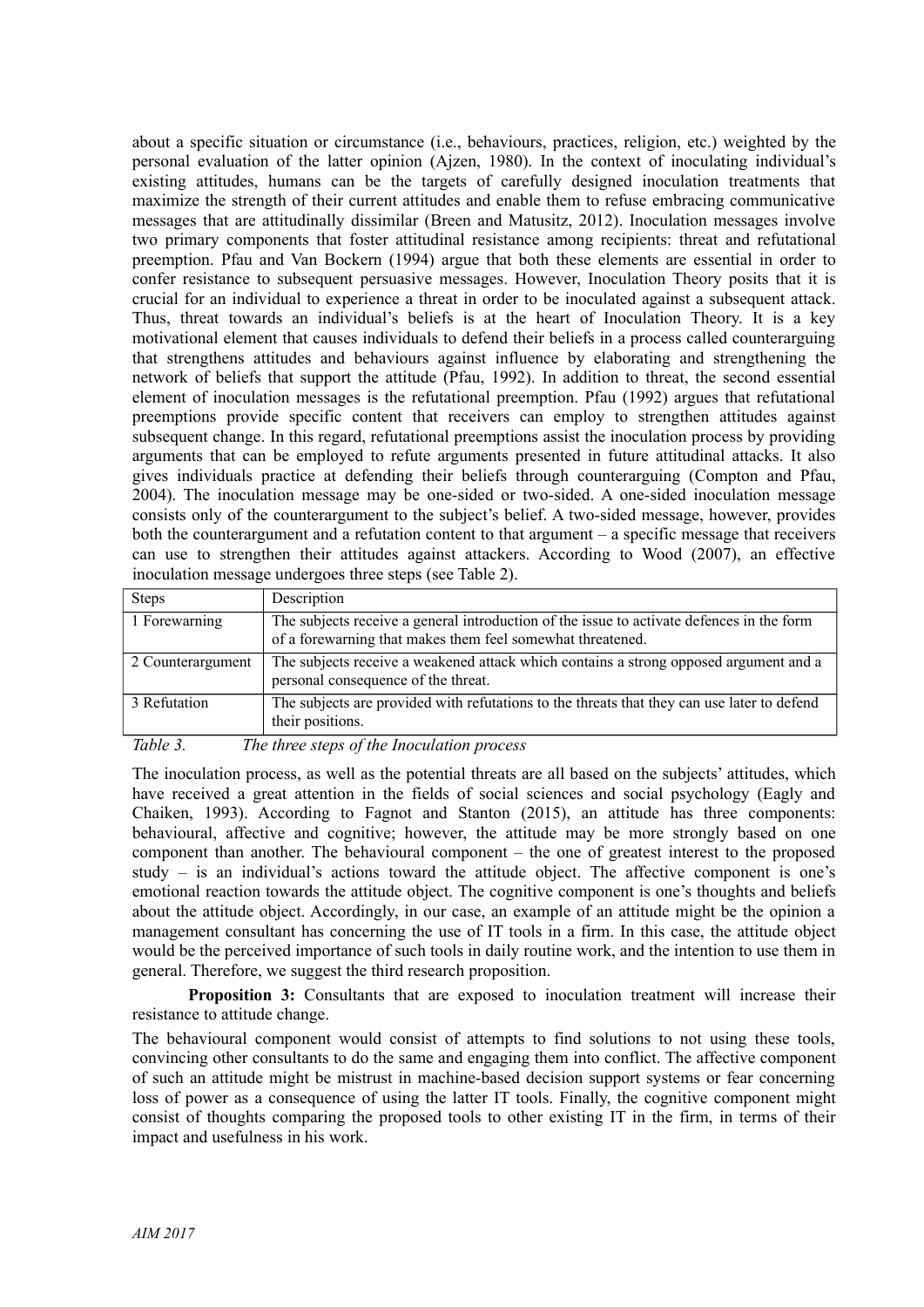## **3 Case description**

Efficient Innovation (EI) is a French consulting firm specialized in innovation management. The firm has offices all over France. It provides both human and technical services in the management and financing of technological innovations, to clients ranging from start-ups to large multinational firms, such as Airbus Group, Michelin, Thales, Siemens, etc. Established in 1998, the company employs 80 persons (Ph.D. holders, engineers, financial and fiscal analysts, and administrative assistants) spread over several subsidiaries in France and abroad (Paris, Lyon, Montpellier, Sao Paulo). One of EI's main activities is R&D project portfolio management. The firm applies project prioritization and selection methodologies in its assignments, using both human and IT-based tools and algorithms. The IS of EI relies on two different parts: 1. an Enterprise Resource Planning system (ERP) deployed in 2009, which aims to manage finance and day-to-day operations, knowledge management, absence and presence sheets, assignment planning, progress monitoring, profitability, as well as integrated reporting and dashboards; and 2. decision support tools (DSTs), Excel sheets using macros, usually developed in-house progressively by ad hoc initiatives, through independent and isolated developments whenever a 'motivated' consultant has free time. DSTs aim to assist consultants with their day-to-day decision making assignments. The latter isolated, distinct and independent developments have involved a lack of data and tool coherence as well as an excessive growth of applications. The latter part of the firm's IS is structured around a huge quantity of office files from which data must be manually extracted by consultants at different work sites. Consequently, this was highlighted by data access problems. For example, a consultant working in Paris does not know whether a tool has been already developed by another consultant working at one of the other offices. He has to contact a consultant in Montpellier that centralizes tools from to time, and may know how to browse the database and communicate or send the needed information. As for the most pressing and biggest DST developed in-house, the R&D portfolio management tool, only two employees (one senior, one junior) have expressed interest and motivation to develop it. The DST was initially designed because the latter employees have been complaining about lack of time and efficiency in their assignments. They must analyse hundreds of R&D projects at one client's portfolio with a pure mental activity and extensive on-sites physical presence. The tool has been tested and used a few times but has not yet been fully deployed in the firm. The tool, in its first version, had few technical and ergonomic elements still missing, according to a group of consultants working at the firm. Consequently, when other key consultants were asked by executives to use the tool, the first impression they had reflected discomfort, uselessness and demotivation. Consequently, the manager in head of the R&D portfolio management department at EI asked for an upgrade of the existing DST, through a complete review of the algorithms behind it, the ergonomic aspect of the tool as well as a redefinition of the reasons for which it was conceived. Several meetings, self-organized by advocates and non-advocates of the project, turned out to be successful, that everyone agreed on the fit between organisational needs and the tool's deliverables, generally speaking. However, when the opposing group was asked to use the DST, a conflict between them and the partisans of the tool arose. Executives at EI have been showing interest in information systems research in order to successfully engage all its employees to use the internal IT tools available. EI has one type of IT staff: consultants who have a little knowledge in IT support and handles very basic maintenance of the existing IT (computers, printers, routers, etc.). The firm has been witnessing diverse resistance behaviours and conflicts towards its IT tools since 2009, ranging from the ERP system being used only partially to excel-based Decision Support Systems (DSTs) being totally refuted by a large group of consultants despite their claimed strategic importance and effectiveness in daily consulting tasks. Therefore, this case study was consistent with our research objective and represented an opportunity to observe how conflicts are contagious and how the latter negative behaviours could be treated through an inoculation intervention.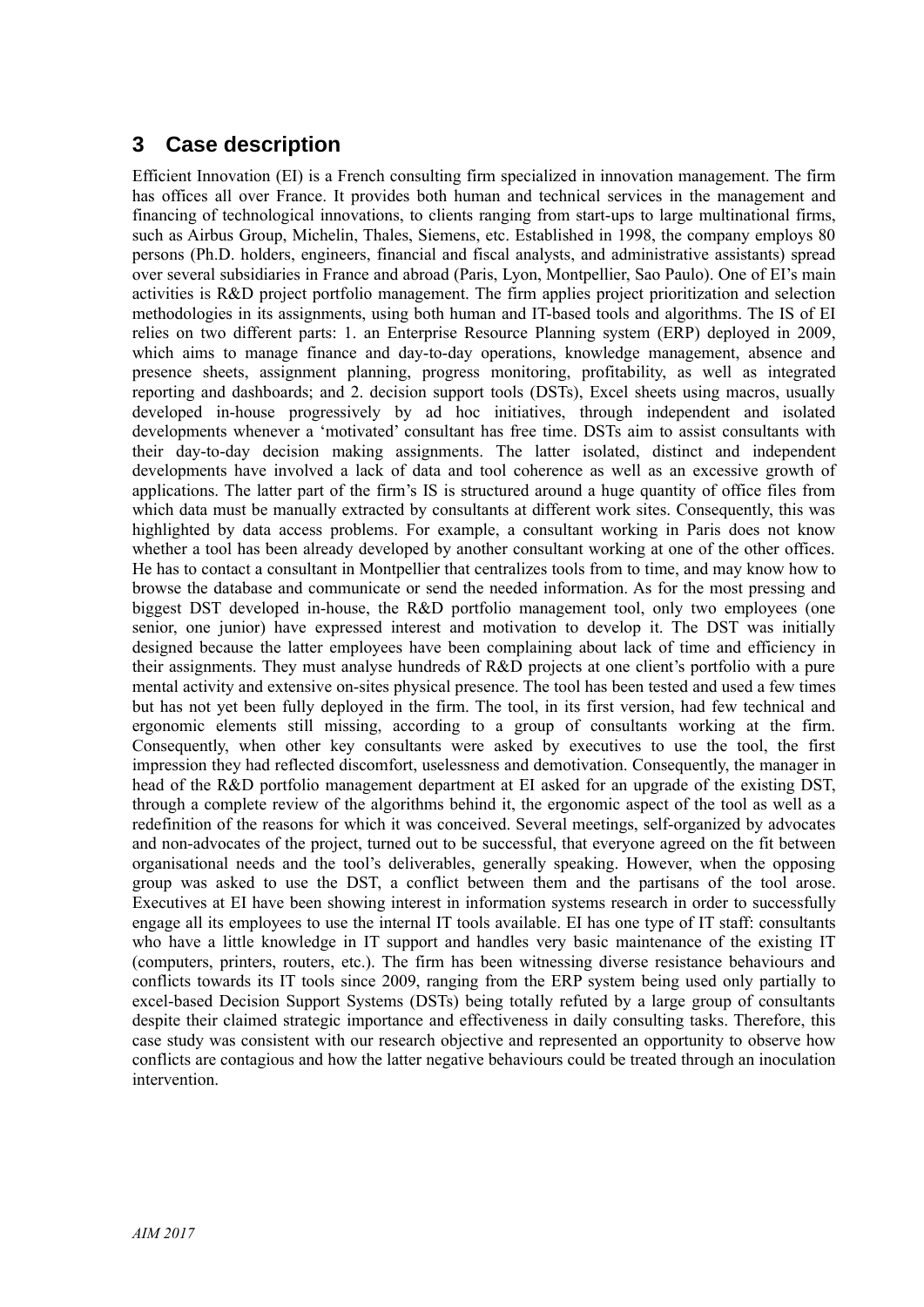## **4 Research design and results**

Action Research (AR) has been promoted and practiced as one way to conduct empirical research within the IS discipline. AR in IS is an applied research to develop a solution that is of practical value to the persons with whom the researchers are working. Since conflicts in organisations evolve over time, it justifies that process analysis is more adequate than static analysis (Meissonier and Houzé, 2010). Because our research proposition is difficult to assess in a quantitative manner, qualitative analysis was deemed particularly appropriate for examining resistance and conflicts towards the IT project. Focusing on our research field's characteristics, and aiming to bridge the gap between research and practice, AR encompasses action outcomes and research outcomes. The research design of Susman and Evered (1978) is one of the most action research method used in social sciences (Meissonier and Houzé, 2010). The method relies on a cyclical process in five steps: 1. diagnosing which consists of identifying the firm issue to solve; 2. action planning of alternative solutions to solve the issue; 3. action taking corresponding to solutions selection; 4. evaluating the consequences of solution actions; and 5. specifying learning and outcomes of general findings resulted from this cycle. Despite that other research methods could have been used to analyse this research object in its natural context, action research was the most appropriate because of its interventionist approach dedicated to the development of knowledge useful to research and practice (Susman and Evered, 1978). When our AR assignment started, we were not aware of any preconceived propositions that could have been formulated to assume the mechanisms of conflict contagion which the firm was witnessing. The following paragraphs address each of the three cycles and their respective methodologies and results. We present the AR methodology used (Susman & Evered, 1978) as well as the results of the cyclist process of analysis that lead to the identification of user resistance and conflicts determinants. We integrate information collected from the in-depth interviews and informal discussions with key persons involved in the research. We also cross these data with user resistance, conflicts, conflict contagion literatures and Inoculation Theory. Table 4 sums the research process and results of cycles 1, 2 and 3.

|            | Cycle 1 $(02/14 - 04/15)$                                                                                                                                                                                                                                             | Cycle 2 $(04/15 - 02/16)$                                                                                                                                                                          | Cycle 3 $(02/16 - 12/16)$                                                                                                                                                                                                                |
|------------|-----------------------------------------------------------------------------------------------------------------------------------------------------------------------------------------------------------------------------------------------------------------------|----------------------------------------------------------------------------------------------------------------------------------------------------------------------------------------------------|------------------------------------------------------------------------------------------------------------------------------------------------------------------------------------------------------------------------------------------|
| Diagnosing | Objective:<br>Explore the existing DST to<br>understand its technical<br>characteristics and clarify<br>conflicts towards the first<br>version of the DST expressed<br>by two opposing groups; 'Go<br>or no Go decision' for the<br>deployment of the new<br>version. | Objective:<br>Enquire about conflicts toward<br>the existing ERP system in an<br>attempt to solve them. Find a<br>consensus to encourage<br>opposing consultants use the<br>recently-deployed DST. | Objective:<br>'Go or no go decision' to use<br>Inoculation to tackle conflicts<br>and conflict contagion toward<br>both ERP and DST.                                                                                                     |
|            | Sources:<br>8 open-ended interviews with<br>key actors at EI; Existing<br>documentation on the DST<br>project; Informal discussions;<br>Academic literature.                                                                                                          | Sources:<br>13 open-ended interviews with<br>key actors at EI; Informal<br>discussions; Academic<br>literature.                                                                                    | Sources:<br>18 open-ended interviews;<br>Direct day-to-day<br>observations; Academic<br>literature; 24 Informal<br>meetings and discussions with<br>participants; questionnaire on<br>the general perception of IT<br>tools in the firm. |
|            | Data analysis:<br>During several sessions with EI managers and key employees, direct observations, verbal and non-<br>verbal communications were noted by the researchers.                                                                                            |                                                                                                                                                                                                    |                                                                                                                                                                                                                                          |
| Action     | Identifying both technical-                                                                                                                                                                                                                                           | A 3-day seminar called 'school                                                                                                                                                                     | Organise Inoculation                                                                                                                                                                                                                     |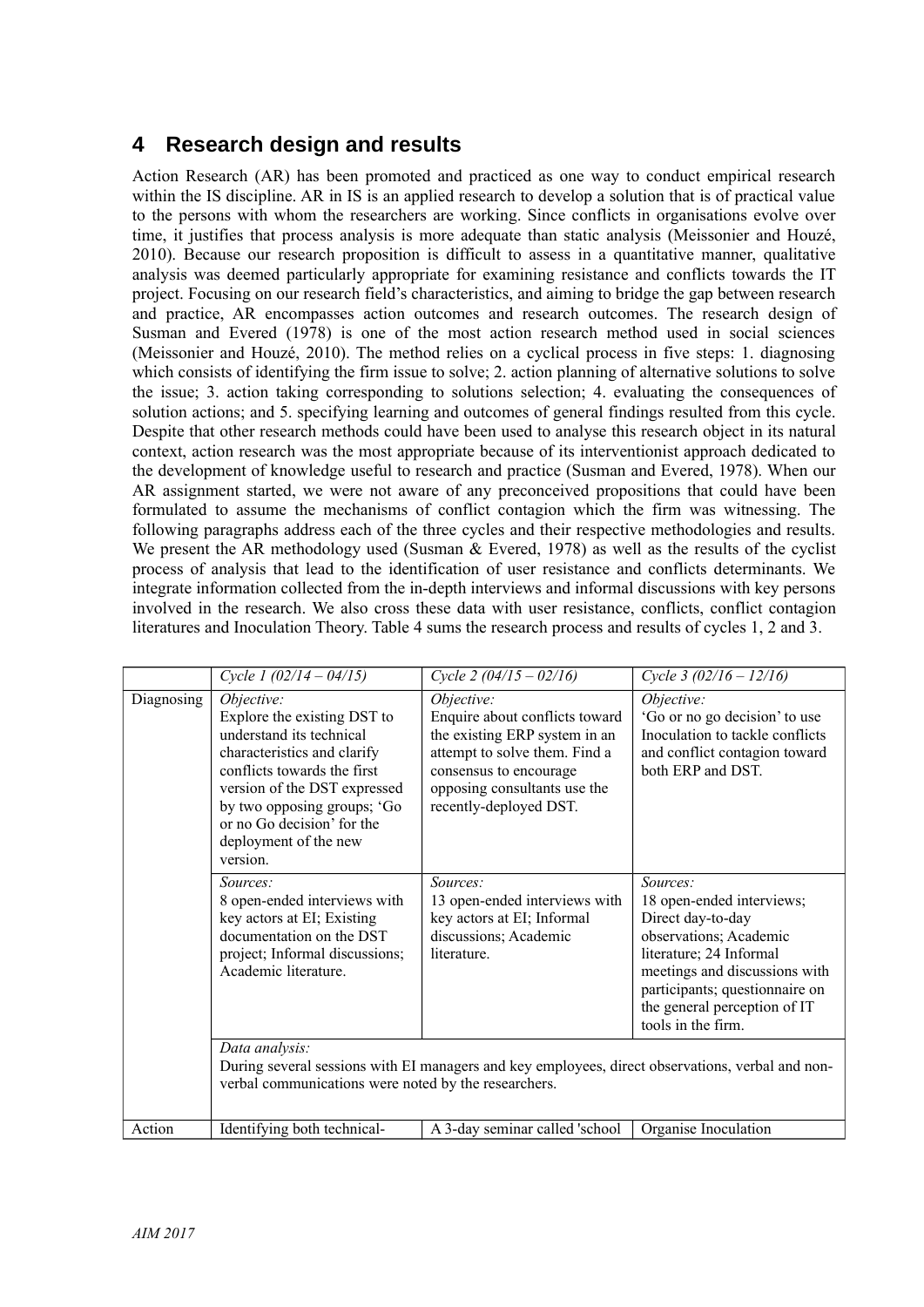| planning                | oriented and socio-political<br>oriented conflicts; Analysing<br>EI's culture; Process analysis<br>for the new version of the<br>DST.                                                                                                                                                                                                                                                                                                                                             | of innovation' was organised<br>by a recently-hired<br>independent researcher in<br>psychology with the presence<br>of the firm's president, the<br>firm's director general, as well<br>as both senior and junior<br>consultants.                                                                                                                                                                      | interventions in attempt to<br>solve conflict contagion issues<br>at EI. 15 open-ended<br>interviews were planned with<br>participants before exposure to<br>Inoculation messages, and 15<br>other interviews 1 month after<br>exposure.                                                                                                                                                                                                                                                                                                                                                                                           |
|-------------------------|-----------------------------------------------------------------------------------------------------------------------------------------------------------------------------------------------------------------------------------------------------------------------------------------------------------------------------------------------------------------------------------------------------------------------------------------------------------------------------------|--------------------------------------------------------------------------------------------------------------------------------------------------------------------------------------------------------------------------------------------------------------------------------------------------------------------------------------------------------------------------------------------------------|------------------------------------------------------------------------------------------------------------------------------------------------------------------------------------------------------------------------------------------------------------------------------------------------------------------------------------------------------------------------------------------------------------------------------------------------------------------------------------------------------------------------------------------------------------------------------------------------------------------------------------|
| Action<br>taking        | The purpose is to rapidly adapt<br>the tool's characteristics taking<br>into account the wishes/tasks<br>of the 'DST-opponent'<br>individuals then implement the<br>new version on a large scale at<br>EI; A 'change session'<br>organized with key actors<br>associated with the DST<br>project. Individual interviews<br>of key anti-IT consultants<br>initially invited to the 'change<br>session'; 'Go decision'<br>concerning the implementation<br>of a new version of DST. | The purpose was to enhance<br>internal communication and<br>explain to consultants the<br>strategic importance of using<br>and filling the firm's ERP. The<br>IS researchers participated in<br>the seminar for observation<br>purposes, and to hold<br>unofficial conversations with<br>the participants.                                                                                             | 'Go decision' concerning<br>Inoculation intervention. Five<br>'IT training sessions' were<br>made with an attendance of 15<br>consultants per session in<br>average. The latter sessions<br>had the purpose to provide<br>technical training for<br>consultants, both junior and<br>senior, on using the ERP and<br>the DST. All consultants were<br>exposed to Inoculation<br>messages during these<br>sessions.                                                                                                                                                                                                                  |
| Evaluating              | Conflicts were evaluated<br>during a 'change session' and<br>during unofficial individual<br>conversations. Beyond the<br>DST project, and without the<br>knowledge of the researchers,<br>the top management initiated a<br>massive internal<br>communication campaign to<br>incite consultants to use<br>properly a totally different IT:<br>the firm's ERP.                                                                                                                    | A group of consultants were<br>observed bragging about not<br>using the ERP properly in<br>front of recently-hired<br>consultants and making<br>"jokes" on the recently-<br>deployed DST calling it "too<br>smart to be used" and "a total<br>waste of time".                                                                                                                                          | Preliminary observations posit<br>that during unformal<br>discussions with the<br>participants after the<br>inoculation intervention, the<br>researchers noted a general<br>negative perception (attitude)<br>towards the DST by the<br>majority of consultants that<br>have been working at the firm<br>for at least 2 years (senior<br>consultants). Junior consultants<br>$(<$ 2 years in the firm) have<br>however showed enthusiasm<br>and "innocence" expressing no<br>or little conflict behaviours<br>toward the DST, but also<br>showed positive attitude when<br>questioned about their<br>perception of the firm's ERP. |
| Specifying<br>learnings | A socio-political oriented<br>conflict appeared to hide task-<br>oriented conflict - the tool was<br>used by the DST-advocate<br>groups as a legitimation and<br>homogenization tool to cover<br>multiple consultants having<br>different skills, or lack of<br>skills. Surprisingly, new<br>independent issues associated<br>to the firm's ERP system came<br>to light. It appeared that the<br>ERP has been successfully                                                        | By the end of 2015, the<br>Management issued a<br>consensus on the ERP by<br>being tolerant and giving<br>consultants few extra-time to<br>fill the system with the<br>required data, resulting in less<br>conflicts towards the ERP.<br>However, since 2009, conflicts<br>have been transmitted to senior<br>consultants and later to junior<br>consultants through<br>indifference behaviours, jokes | Following the inoculation<br>intervention which took place<br>during the training sessions,<br>the researchers' observations<br>were that consultants from<br>both behavioural groups (DST-<br>advocate and DST-opposing)<br>showed more "seriousness"<br>when prompted about the DST.<br>Furthermore, DST-opposing<br>consultants (senior consultants,<br>$>2$ years at EI) were interested<br>to learn more about the                                                                                                                                                                                                            |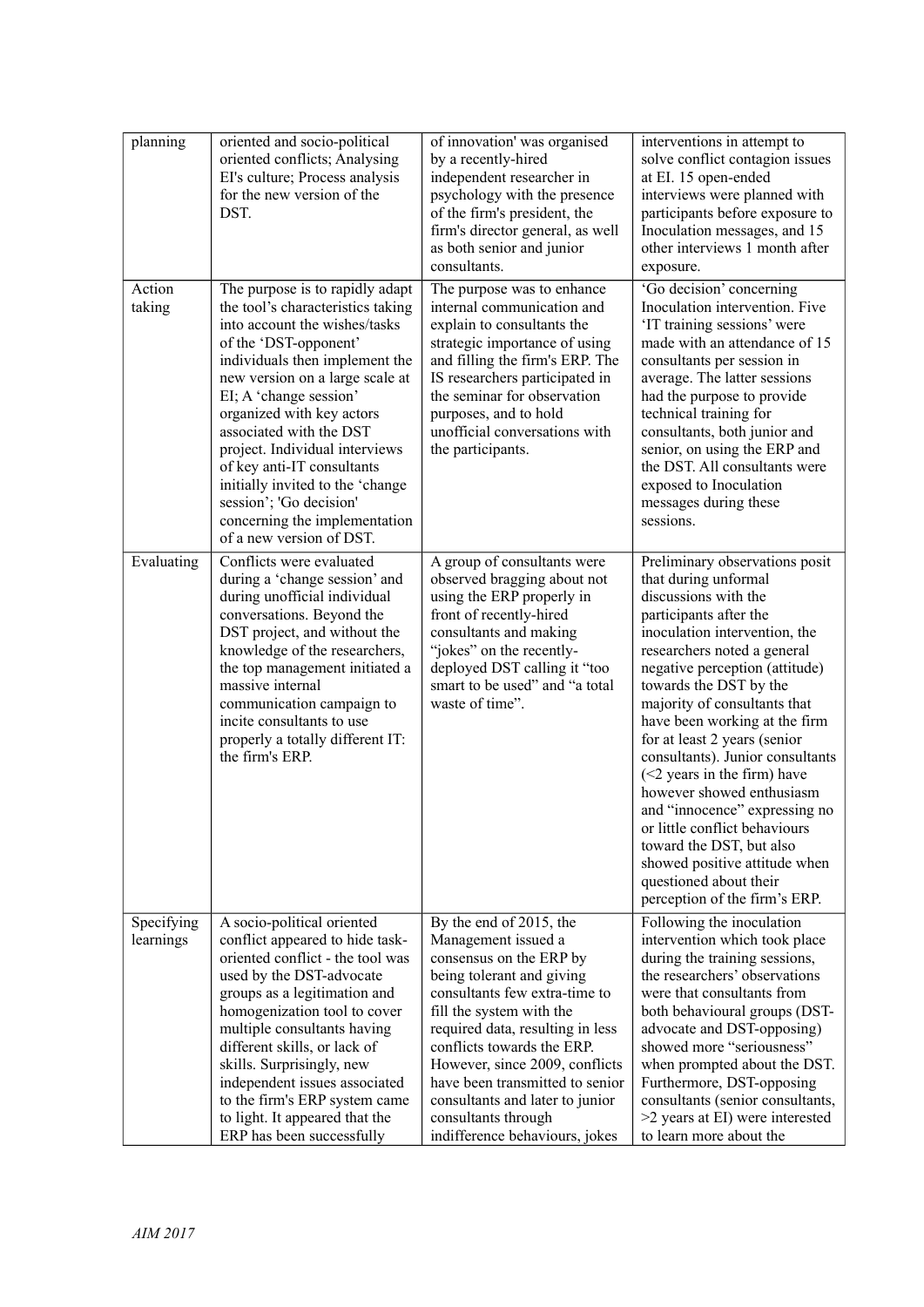| deployed in 2009, but has not<br>been properly used since then<br>because of internal conflicts<br>between ERP-advocate and<br>ERP-opposing managers. | and negative<br>statements/attacks toward any<br>type of IT in the firm,<br>including the newly-deployed<br>DST. | advantages of the DST by<br>asking questions and feedback<br>from those who already used<br>the tool in real assignments. As<br>for the ERP, senior consultants                          |
|-------------------------------------------------------------------------------------------------------------------------------------------------------|------------------------------------------------------------------------------------------------------------------|------------------------------------------------------------------------------------------------------------------------------------------------------------------------------------------|
|                                                                                                                                                       |                                                                                                                  | maintained their negative<br>attitude toward the system one<br>month after the Inoculation<br>intervention. However, a large<br>number of junior consultants<br>showed positive attitude |
|                                                                                                                                                       |                                                                                                                  | toward the ERP after the<br>intervention.                                                                                                                                                |

*Table 4. Research process*

### **Cycle 1**

#### **Design**

The first cycle  $(02/14 - 04/15)$  at EI was to explore the existing decision support tool in order to understand its technical characteristics, then identify conflicts and resistance toward the first version of the DST. This problem-solving dominant approach (Chiasson et al., 2009) was explorative and consistent with thematic analyses in which codes were constructed inductively. Consequently, the specific purpose of the first cycle was to upgrade the technical aspects of the DST, deploy a new version and make it available to use by all consultants working at the firm. We had access to the existing technical documentation (specifications) associated with the tool. Since the tool was developed internally by the 'DST-advocate' consultants, the documents associated with the DST included guidelines and definitions on how and when the tool should be used. In cycle one, a total of 8 open-ended interviews were made with both DST-advocate and DST-opponent consultants. The latter interviews lasted around 35 minutes each.

### **Results**

The interviews made with 'DST-advocate' consultants revealed that using the DST was designed for other purposes than those initially defined - According to Mr. Dupont, portfolio management assignment manager, the DST is very essential in the decision-making and project selection process, from the client's point of view:

*"The assigned consultants, both junior and senior sometimes have conflicting methods or way of doing to manage R&D portfolios. Regardless of their expertise and skills in the subject, the consultants may have different opinions in terms of the eligibility level of their client's projects. Therefore, a DST, in this case comes as a solution to homogenise the interpretations of multiple consultants working for the same client"*, stated Mr. Dupont.

In other words, whenever a DST defines which project is eligible and which is not, it would assure that all the consultants would adapt to the same reasoning and results of the DST's project selection. The latter assignment at BF is a 'proof' that 'non-expert' consultants are able to manage a client's portfolio by themselves, regardless of their expertise and backgrounds.

*"A decision support tool can homogenize and converge the multiple interpretations of the consultants assigned on a R&D project portfolio management task, and therefore, the very same tool can cover their lack of required skills to fulfil the assignment",* stated Mr. Dupont.

He also stated that he was worried about the lack of skills, knowledge and expertise of some consultants in the firm coming from diverse academic backgrounds. Hereby, the quest for socio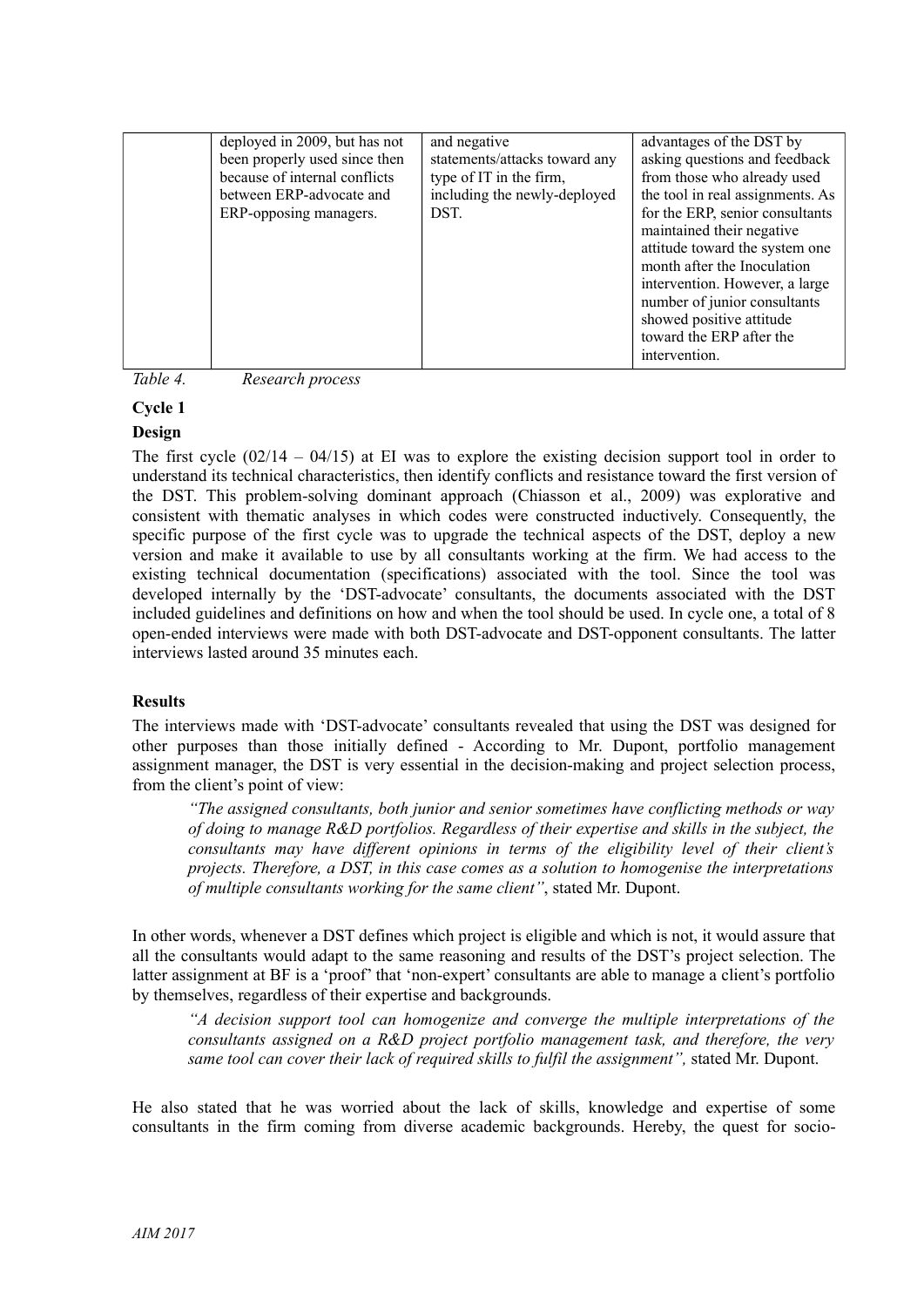political related homogenization appears to hide a quest for covering a lack of task-related expertise. Accordingly, these observations refer to **our first research proposition:**

"Employees expressing task-oriented conflicts toward IT deployment are likely to use a bypassing strategy and manifest only socio-political conflicts".

Furthermore, during unofficial interviews, almost all DST-opponent consultants have repeatedly bragged their 'senior' positions at the firm, and made 'jokes' on consultants from the DST-advocate group. These jokes included statements and 'laughers' that the DST-advocate consultants that developed the DST obviously 'have too much free time' to engage in complicated IT development activities.

At the end of the first cycle, new issues came to light - this time conflicting behaviours suddenly occurred towards another existing IT in the firm: The Enterprise Resource Planning (ERP) system. The ERP has been successfully deployed in 2009, but has not been properly used since then, because of internal conflicts. Beyond the DST project, and without our knowledge, the top management initiated a massive internal communication campaign to incite consultants to start using and filling properly a totally different IT: the firm's ERP. We thus considered that resolving socio-political and task-oriented conflicts towards the DST was not possible at the moment, since the initial objectives to implement the tool successfully were involuntarily diverted towards another IT system in the company. Therefore, it would not have been possible in cycle one, to force a DST conflict-resolution strategy. We considered that it would be necessary to clarify this surprising event and to identify further conflicts that we were not aware of.

#### **Cycle 2**

#### **Design**

The second cycle  $(04/15 - 02/16)$  at EI was to enquire about conflicts toward the firm's existing ERP system, and to identify conflict contagion effects based on our literature analysis. We decided to do so in an attempt to detect potential previous conflicts occurred toward the ERP, that may have evolved to 'contaminate' other consultants involved in the DST deployment project. Like in the first cycle, the problem-solving dominant approach was explorative and consistent with thematic analyses in which codes were constructed inductively. We also based our approach on day-to-day field observations, informal meetings with few of the firm's executives, as well as on 13 open-ended interviews with key advocates of the ERP. The latter interviews lasted around 40 minutes each. We aimed to observe how resistance evolved towards both the DST and the ERP, by identifying resistance behaviours towards both systems. On the other hand, the top management hired a researcher in psychology in order to assist in transmitting best practices to new consultants joining the firm, including practices to transmit to them the strategic importance of using the ERP and filling it properly. We were invited to assist in the firm's annual seminar on a French Riviera Island, as well as in a 3-day seminar called 'school of innovation', in a traditional holiday guest house in the southern French mountains, organised by the later psychology researcher. The purpose of these seminars was to foster internal communication and knowledge between consultants working at different sites (Paris, Montpellier, Lyon, Nantes, etc.). As for action taking, we considered to take the opportunity of the seminars, to hold discussions with the participants, both 'Junior' and 'Senior', ERP-opposing and advocate, and DST-opposing and advocate. We supposed that the participants would be more 'in-ease' to uncover inherited conflicts related to the firm's global information system. Our data analysis was based on several informal interviews with EI managers and key employees. Direct observations, verbal and non-verbal communications were noted by the researchers.

#### **Results**

In cycle two, the discussions with a senior consultant and 'IT guy' at EI revealed that before 2009, the firm's employees have been using excel sheets developed by the company's president, for day-to-day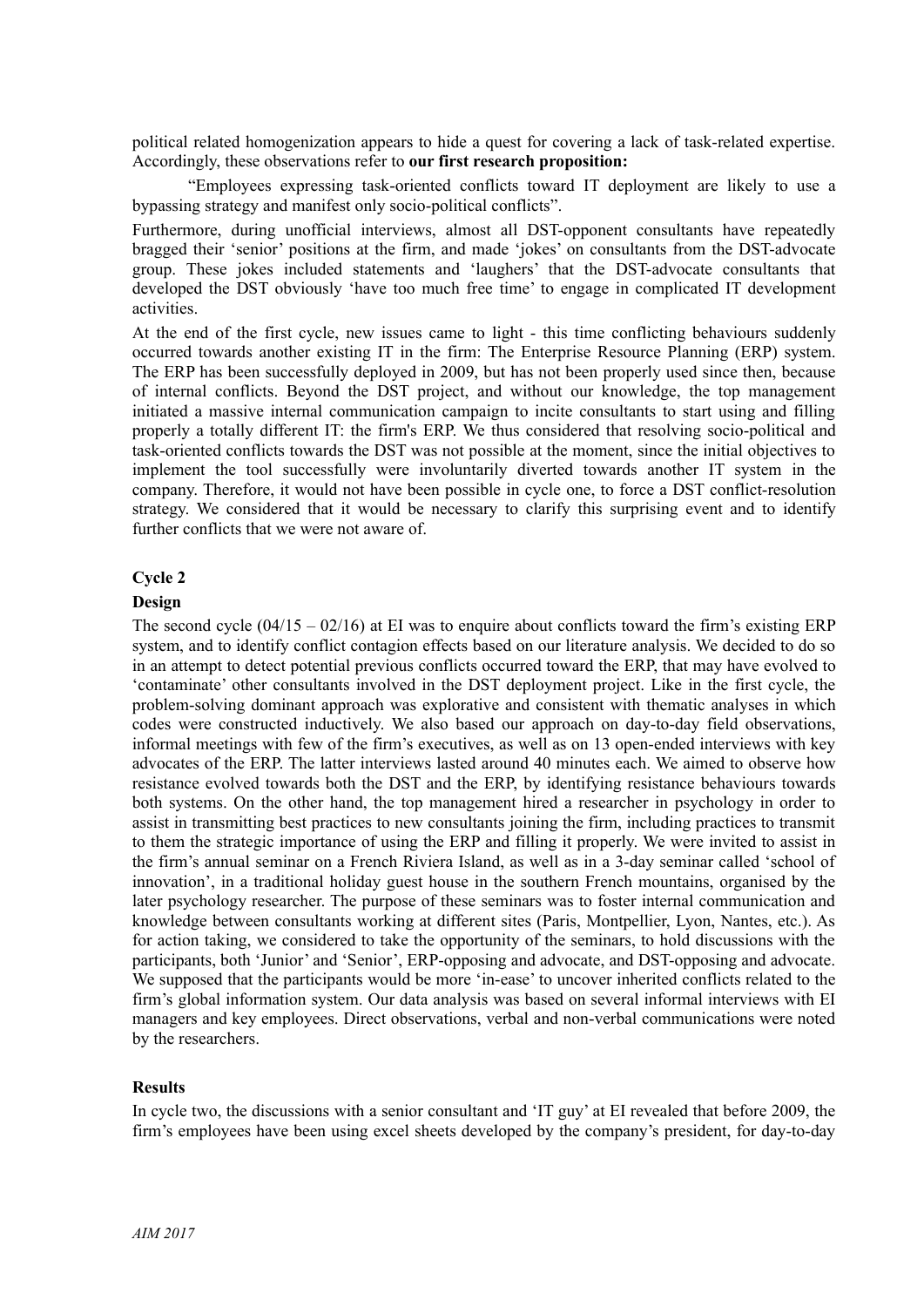operations. He stated that during the 2008 world economic crisis, the director general decided to implement an ERP in an attempt to monitor and enhance the firm's operations. However, according to the 'IT guy', the company's president resisted to the deployment, and insisted on using his own excel sheets to manage operations, but later accepted the ERP's deployment. A consensus was made in 2010 on the ERP project: the director general decided to encourage using the ERP progressively, starting with the most pressing functions, showing tolerance and giving the time needed for everyone to get used to it.

*"6 years following the ERP's deployment, our president today uses his self-made Excel sheets, and pays someone to fill the data in the ERP",* told us the 'IT guy'.

On the other hand, more than 15 senior consultants, managers, and top management executives have accepted the ERP, and approved its deployment. However, the very same persons were reluctant to use the system, because they did not trust the data issued, and because it was too much complicated to use. These observations show that one can accept IT and not use it at the same time. The in-depth interview with the director general however revealed that only 10% of the ERP's data input capacity are required to be filled each month by the firm's staff. The other 90% are useless. However, even at a tolerance rate of 10% input data, few employees still resist to the system and finds it not trust-worthy, useless, annoying, and time-consuming. The director also stated that some employees may think that the top management is attempting to monitor and assess them, their daily activities and their productivity rates. Finally, according to the 'IT guy', the firm's culture has been witnessing indifference behaviours and inter-group conflicts, transmitted from one consultant to another, towards any new technology implemented or to-be-implemented in general, and towards the ERP in particular. When prompted on the conflicts towards the DST, he stated the following:

*"The ERP conflict experience is one of the major reasons for which, any new technology that may be perceived to affect the firm's processes or how things work, such as the DST, the firm's data sharing platform or even a new coffee machine, would automatically witness rejection".*

Following the forced deployment of the ERP in 2009 encouraged by the company's director general, the firm witnessed resistance and conflict behaviours toward the ERP project from the firm's president and other opposing managers. Following the ERP consensus, to date, conflicts and resistance towards the ERP were reduced. However, the director general was still not satisfied of the outcome of the system, because many consultants were still not taking the ERP-filling-task seriously. On the other hand, few managers and senior consultants today still perceive the ERP as useless, inaccurate and not trust-worthy.

*"Every time I have to use the ERP, I should spend too much time on it. technology is complicated! I honestly have no time to hear someone talking about a new IT (DST). It smells complications, just like the ERP!",* stated a senior consultant.

Moreover, during the 3-day integration seminar that hosted 18 recently-hired consultants, we observed that the participants expressed 'discomfort' when the training session on the company's ERP began. Discomfort was manifested through laughers, absence of precise questions, jokes and some behaviours of 'non-seriousness' toward the ERP training session. Through informal discussions with many of the participants, we noted that they had negative feelings toward the ERP, despite their relatively short journey working at EI. After the seminar, the majority of them stated that the ERP is indeed crucial, but also admitted that their senior colleagues are 'right' when they say that filling the system is timeconsuming, sometimes useless, and 'pretty much inaccurate'. The researchers have observed contagious emotions: 'neutral' individuals have become behaviourally involved in someone else's conflicts, and a conflict contagion effect was observed - the firm already witnessed in 2009 bad experiences and major conflicts towards a technology project (ERP), and since then, resistance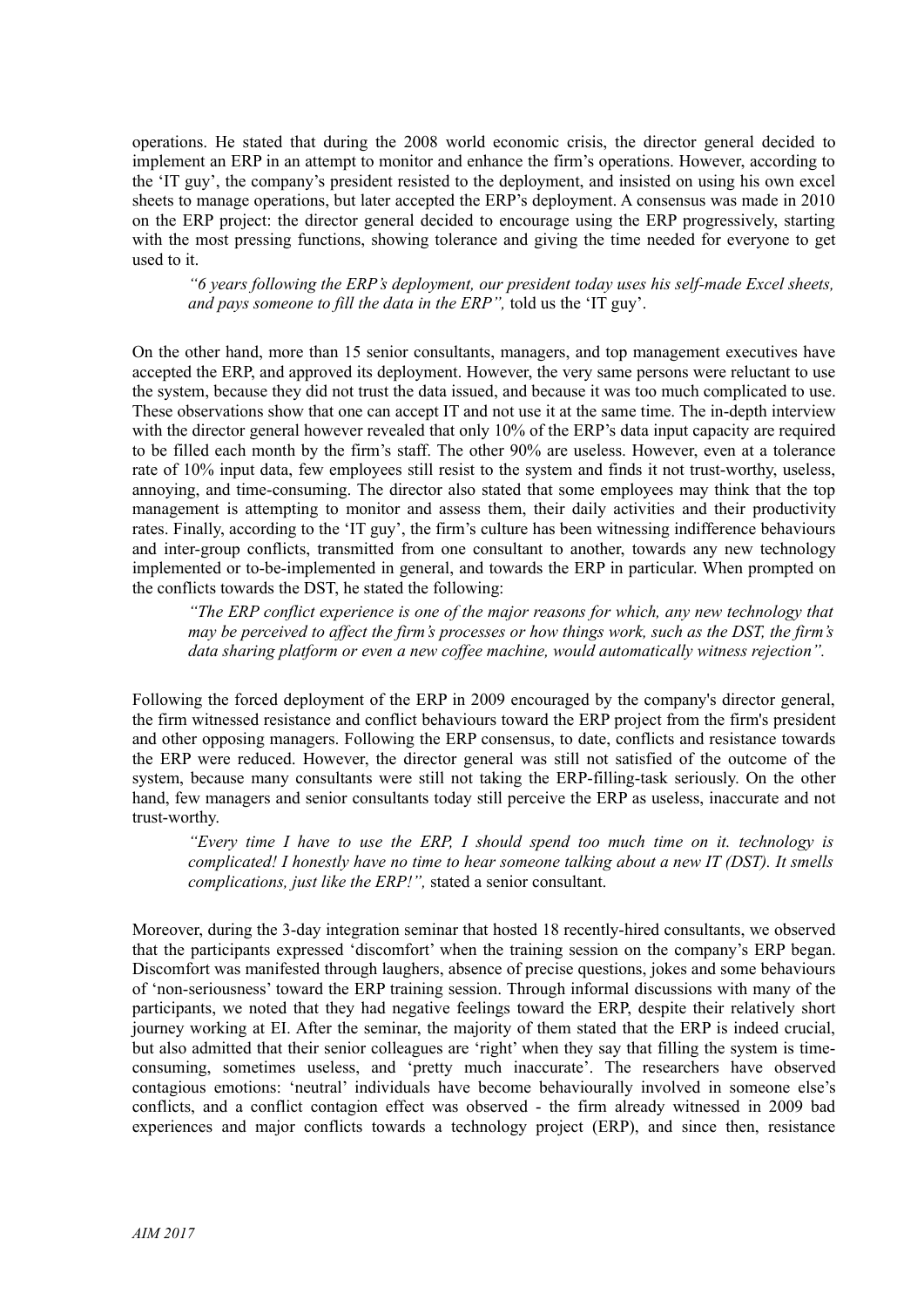towards any kind of new technology to be implemented, has been evolving and accumulating. When prompted on whether they think their "conflict-oriented attitude" was contagious and is transmitted to  $\frac{1}{2}$  iunior consultants, a senior consultant ( $>2$  years working at EI) stated the following:

*"Oh it's obvious – junior consultants in my team are like sponges. HaHa! They are indeed contaminated by me. They know I'm not an ERP fan. So they tend to do like me, their boss. They resist to the ERP because I resist to the ERP! That's a fact!"*

On the other hand, when prompted about their perception about the ERP, a junior consultant  $(\leq 2)$  years working at EI) showed a negative attitude toward the system and stated the following:

*"I don't actually think that my senior colleagues fill-up the ERP properly. They don't have the time to do so. Also, I think it my colleagues are right. The system needs serious improvements".*

Accordingly, these latter observations refer to **our second research proposition:**

"Firm's prior conflict behaviours may be contagious and transmitted to consultants, intended users of a new IT tool".

#### **Cycle 3**

#### **Design**

Figure 1 hereafter presents the Inoculation process used in this research. The figure presents two steps showing the impact of an inoculation intervention on participants' resistance to conflict contagion. The first element illustrates what typically happens when a management consultant assists in an internal IT training session in his firm. The second element shows that the addition of an attitude inoculation in the form of an intervention prior to a possible conflict contagion may help consultants maintain their pre-existing positive attitudes, acquired during the training session, towards the IT tool that they should be using soon, and thus their commitment to use the tool whenever required. A third research proposition was developed based on the Inoculation Theory as shown in the model below (Figure 1). Through action research, we test whether an inoculation, i.e., a weak attack based on Kyle et al.'s (1997), can protect an individual against subsequent attacks to his or her attitude. For instance in our case, we have repeatedly exposed the participants of the training sessions to Inoculation messages orally, during the latter sessions. As for the ERP-oriented training sessions, Inoculation messages included the following:

*"We have exposed the strategic advantages of using the ERP to you. We also worked together to better understand the best practices for using it in a more efficient way. But hey, beware! You will certainly hear some of your colleagues nagging that the ERP is really ugly, very time and energy-consuming, or even useless. Whenever you will hear such negative statements, you will remember our pleasant training session and say that despite that the ERP is ugly, it is the reason why you got hired. It is also the reason why the Management is pursuing important decisions in terms of growth, employment and extra-money bonus distribution at the end of the year."*

Below a sample of an Inoculation message stated orally during DST-oriented training session:

*"We have exposed the strategic advantages of using the DST to you. We also worked together to better understand the best practices for using it in a more efficient way. But hey, beware! You will certainly hear some of your colleagues nagging that the DST is really ugly, very time and energy-consuming, or even useless. Whenever you will hear such negative statements, you will remember our pleasant training session and say that despite that the DST is ugly, it is the* reason why you more clients are hiring us. It is also a mean for you consultant, to work less, *and produce more."*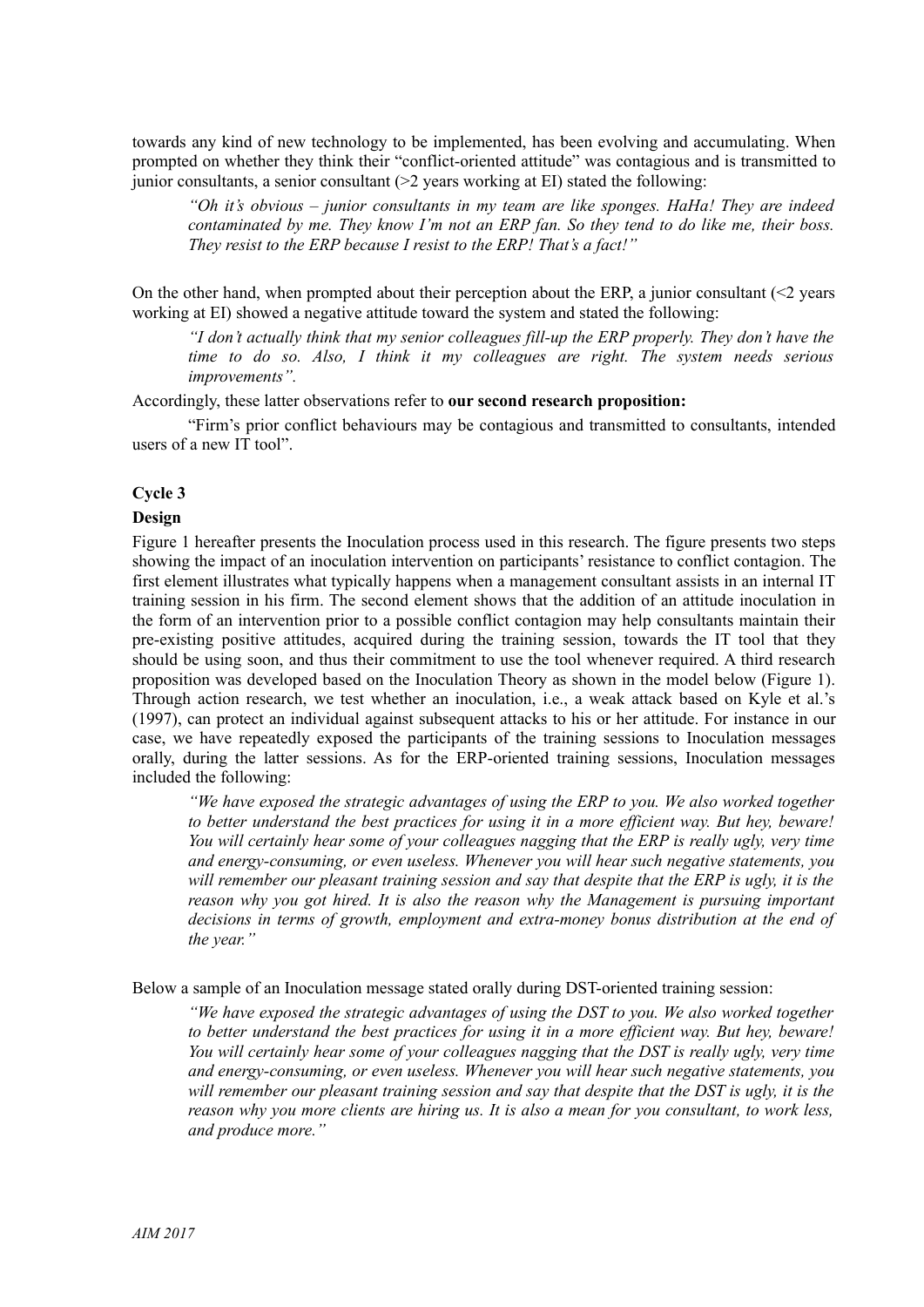In cycle three, a total of 18 open-ended interviews were made with participants from different training sessions, for an average duration of 30 minutes each. 30 informal discussions were also noted by the researchers, 15 of which were made before the Inoculation intervention and the other 15 one month after the intervention.



*Figure 1. Inoculation process and its impact on attitude change*

#### **Results**

In cycle three, during unformal discussions with the participants after the inoculation intervention, the researchers noted a general negative perception (attitude) towards the DST by consultants that have been working at the firm for at least 2 years (>2 years).

*"I've assisted to the training session on the DST managed by Mr. Dupont. I trust it's interesting but I think it's a complicated thing to use. Besides, I don't really do large assignments – thus I am not really in need of a such a tool.",* stated a senior consultant one month after the Inoculation intervention.

Junior consultants (<2 years in the firm) have however showed enthusiasm (positive attitude) and "innocence" expressing no or little conflict behaviours toward the DST.

"A month ago when I got hired, I was trained and asked to use the DST in my assignments. I actually think I got hired to use the tool and only this  $-I$  didn't have the choice, maybe unlike *other consultants. Despite that the DST has a couple of ergonomic imperfections, I think it's quite interesting and very efficient to use",* stated a junior consultant one month after the Inoculation intervention.

Following the inoculation intervention which took place during the training sessions, the researchers' observations were that consultants from both behavioural groups (DST-advocate and DST-opposing) but all junior consultants (<2 years) showed a more positive attitude than one month earlier, before the Inoculation intervention, when prompted about the DST. Furthermore, senior consultants (>2 years at EI) were interested to learn more about the advantages of the DST by asking questions and feedback from those who already used the tool in real assignments.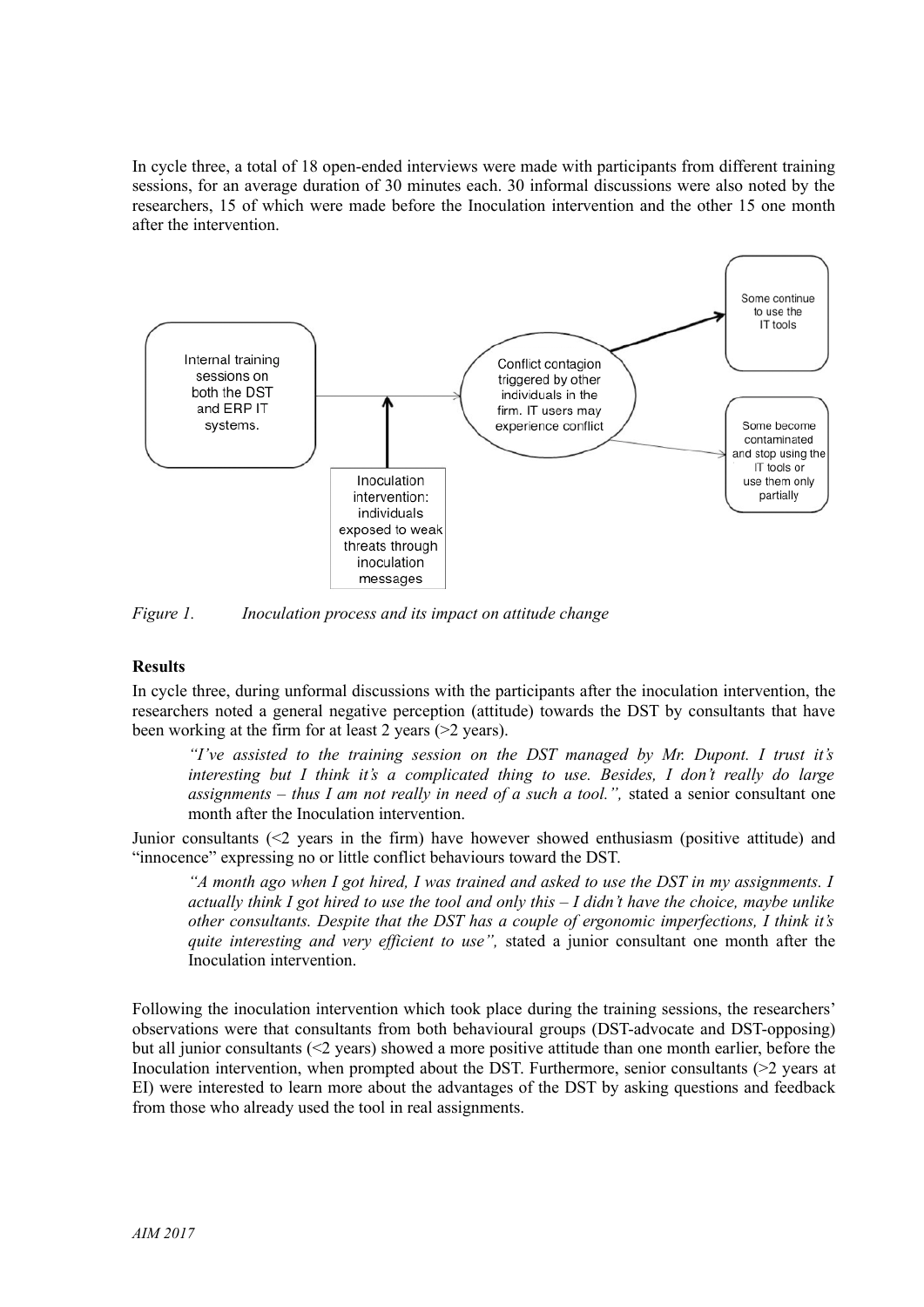*"The DST training session was pretty much interesting. I had several questions on the tool's underlying process and was glad to be able to discuss them with Mr. Dupont. Frankly* speaking. I still think it's an ugly tool, and I don't think I will be using it anytime soon", stated a senior consultant one month after the Inoculation intervention.

As for the ERP, senior consultants maintained their negative attitude toward the system one month after the Inoculation intervention. When prompted about how they perceive the ERP in general, a senior consultant stated the following:

"It is really good to provide training sessions on the ERP. But... the ERP is the ugliest thing  $I$ have ever seen in my life. It's really a pain every time I have to fill it up with data. It's time*consuming, energy-consuming. I am however aware of its importance for the good-going of the firm, so I do it – not the way I should – but I do it!",* stated a senior consultant one month after the Inoculation intervention.

On the other hand, a large number of junior consultants showed positive attitude toward the ERP one month after the intervention.

"I have no problem with the ERP. It is not perfect, but I really have no problem with using it. *I'm now used to it."* stated a junior consultant one month after the Inoculation intervention.

"I think the ERP we have at EI is not bad at all. Where I used to work before, it was hell  $-I$ *had to fill-up 3 different systems every week, each system for a different task."* stated a junior consultant one month after the Inoculation intervention.

Accordingly, these latter observations refer to **our third research proposition:**

"Consultants that are exposed to inoculation treatment will increase their resistance to attitude change".

## **5 Discussion**

Inoculation theory has been lacking in practice in Information Systems research (Fagnot and Stanton, 2015). To date, very few research in the IS field in general and IT implementation in particular has included the Inoculation dimension as a mean to resist to resistance. In other words, Inoculation in our case has been used as a way to fight fire with fire. Instead of attempting to reduce resistance behaviours, we argue that fighting resistance with resistance (Inoculation) might turn out to be a key factor for a successful IT implementation. The conventional explanation, based on an analogy, has a major empirical support in the medical field and a lot less support in Management Science. So far, inoculation's efficacy in management science contexts, such as in Marketing, has been assessed with print- and video-based Inoculation messages. Scholars and practitioners do not yet have a clear understanding of how other modalities (e.g., peer interactions and oral inoculation) might influence participants. Furthermore, IS research has benefitted tremendously by psychological theories of acceptance, resistance or persuasion. Unfortunately researchers and practitioners have not taken full advantage of the psychological perspectives upon instilling resistance to persuasion. Attitudinal inoculation confers resistance to persuasion much like a medical inoculation confers resistance to viruses. With live attenuated medical inoculations, a weakened version of an offending agent (e.g., a virus) is injected, strengthening the body's defences against future, stronger attacks (e.g., infections). With attitudinal inoculations, a weakened version of an offending agent (e.g., a counterattitudinal message) is subjected, strengthening the mind's defences against future, stronger attacks (e.g., persuasive messages). In our article, Inoculation theory is amoral - it explains what happens when management consultants encounter persuasive attempts that cause attitude change. Furthermore, inoculation treatments have involved fast, dynamic, and powerful processes that have ultimately led junior consultants to resist to influence.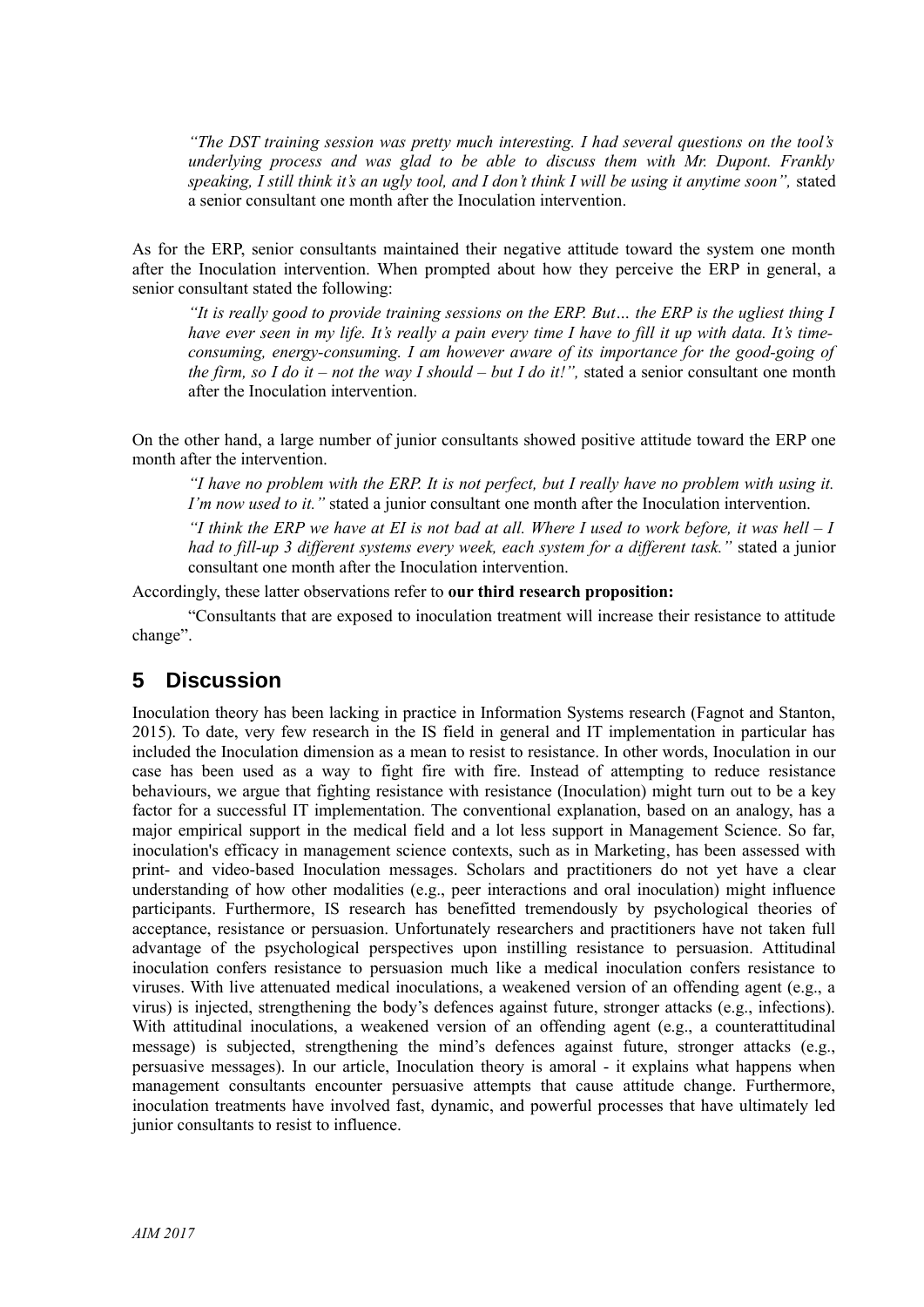Action research methods postulate knowledge creation as sense-making between researchers and practitioners, concerning a specific problem situation. The researcher is not supposed to be neutral toward his observed phenomenon. Because of his scientific expertise, s/he is expected to be both as a solution provider and a theory builder. Knowledge construction is embedded with his/her active investigation in the firm. Depending on epistemological paradigms, action research involves several limitations and pitfalls (Baskerville and Wood-Harper, 1996) like the lack of neutrality and discipline of the researchers, the consulting-like approach, and the strength of the context-dependency, etc. An inherent limitation of longitudinal research is the process-continuity, evolving after the end of the research investigation (Volkoff et al., 2004). In other words, one cannot judge the problem being definitively solved, and not likely to appear again in a forthcoming period. Moreover, our research is based on a single corporation case study, and therefore we cannot claim any generalization of the results, as we could have if we had used several case studies or sample quantitative analysis. Further research should be done in order to examine findings in other professional and organisational contexts to provide a deeper understanding of inoculation techniques in the context of IT initiatives. However, we highlight in-depth research vs cross-sectional data collection, to analyse the dynamic nature of conflict contagion between IT projects. For IS practitioners, this article suggests a greater attention to issues related to firms' IT projects failure history, conflict contagion effects from a failed (or partiallyfailed) system to another IT tool, but also related to solving organisational conflicts and conflict contagion through psycho-sociological techniques such as inoculation. The main practical implication of this study for managers is that identifying potential conflict contagion effects turns out to be necessary to the change management style to adopt. For academics, our results enrich the literature in information systems on IT resistance. A lot of research had observed the way a new essay of an IT project can be negatively influenced by prior failing attempts. So far, this phenomenon had been mainly observed between successive similar IT projects in terms of functionalities. However, our preliminary observations reveal a contagion effect between projects far in terms of objectives, design and functionalities. Indeed, the ERP was a 'ready-to-use' enterprise system aiming IS integration, whereas the DST was an Excel-based application helping consultants make decisions. In other words, resistance contagion seems to be an opened phenomenon where projects' characteristics are not the keystone. Beyond the way IT projects are designed, developed and presented in terms of objectives, they can endorse value conflicts between cultural principles of users or groups of users and the perceived underlying strategic objectives assigned to IT deployments (Leidner et al., 2006). In other words, IT acceptance turns out be in the light of the portfolio of past and present projects. Such a holistic way of managing IT projects can be a way to grasp the systemic dimension of the organisational information system they are part of. To conclude, the medical analogy of inoculation is commonly used to illustrate Inoculation Theory, as we have done here by applying it to the field of IT. For managers, training programs which include an inoculation treatment might improve the resistance of those with pre-existing positive/neutral attitudes about the IT tools in a firm, as well as improving resistance to negative persuasive messages that lead to attitude change. We argue that it is essential to focus on pre-emptive strategies in order to prevent "neutral" or "positive" individuals from being contaminated by a firm's negative or conflicting environment. Moreover, it would be interesting to examine further how "negative" individuals may react to inoculation. Inoculation might be proved highly beneficial to persons who are already "infected", unlike in the medical field, where a doctor typically does not immunize a patient who already has a disease, for fear that the patient's condition will worsen.

# **6 Conclusion**

Although Inoculation has established itself as a powerful communication theory, we contend that scholars and IS practitioners have not yet explored the full potential of Inoculation-based messages, despite theoretical rationale (e.g., Compton, 2013), message development guidance (Ivanov, 2012), and empirical support in other research domains (e.g., Health) (e.g., Banas and Rains, 2010) to do so.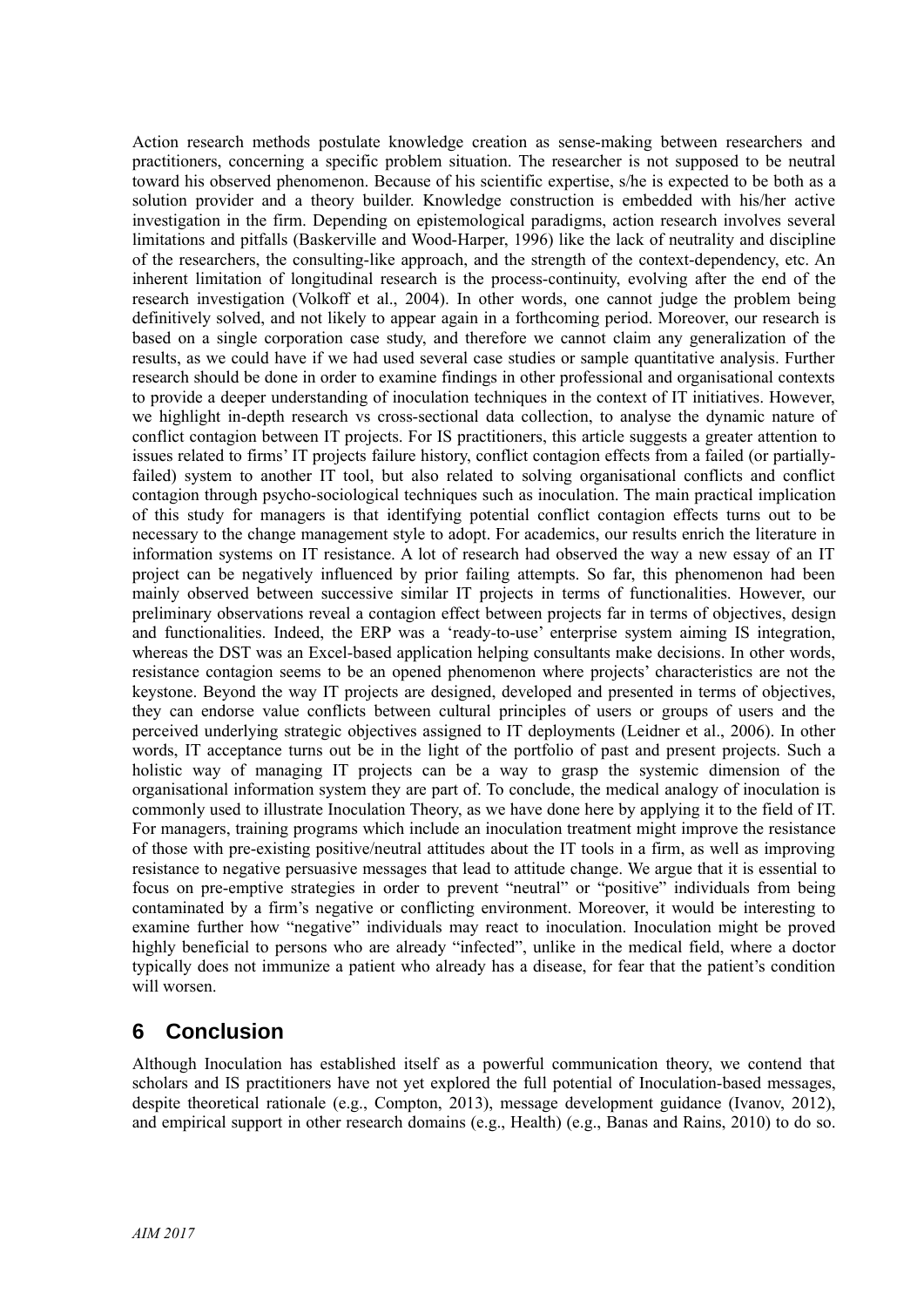We encourage researchers to connect the theoretical findings of inoculation theory, in general, to the IS context, in particular, and build on this work. We hope that our ideas presented here are a step in that direction. Furthermore, the underlying message of this paper for researchers and practitioners is to consider potential IT conflict contagion effects as a key process embedded into IS management. By managing independent IT projects separately, with different teams and even with different methods, organisations can unconsciously lose sight on the way users' attitudes may be interrelated, involving cross-resistance effects. Future research headings include pursuing investigations on the resistance legacy of IT projects and to figure out how IS projects management could be enriched to prevent or anticipate the latter contagion effect through Inoculation. We consider contagion in social science in a same way than in medicine, and consider rumours, over-interpretations of officious objectives of separated projects, as a sort of social disease appealing a managerial intervention.

#### References

- Ajzen, I. and Fishbein, M. 1980. *Understanding attitudes and predicting social behavior*, (1st ed.) Englewood Cliffs, N.J.: Prentice-Hall.
- Barsade, S. 2002. "The Ripple Effect: Emotional Contagion and Its Influence on Group Behavior", *Administrative Science Quarterly* (47:4), p. 644(doi: 10.2307/3094912).
- Baskerville, R. and Wood-Harper, A. 1996. "A critical perspective on action research as a method for information systems research", *Journal of Information Technology* (11:3), pp. 235-246(doi: 10.1080/026839696345289).
- Berkowitz, L. 1964. *Advances in experimental social psychology*, (1st ed.) New York: Academic Press.
- Besson, P. and Rowe, F. 2001. "ERP project dynamics and enacted dialogue", *ACM SIGMIS Database* (32:4), p. 47(doi: 10.1145/506139.506145).
- Breen, G. and Matusitz, J. 2012. "Spiritual and Religious Communication: Intragroup Conflict among Southern Baptist Pastors", *Journal of Human Behavior in the Social Environment* (22:3), pp. 351- 374(doi: 10.1080/10911359.2012.655612).
- Compton, J. and Pfau, M. 2004. "Use of inoculation to foster resistance to credit card marketing targeting college students", *Journal of Applied Communication Research* (32:4), pp. 343-364(doi: 10.1080/0090988042000276014).
- Crano, W. and Cooper, R. 1973. "Examination of Newcomb's extension of structural balance theory.", *Journal of Personality and Social Psychology* (27:3), pp. 344-353(doi: 10.1037/h0034942).
- Davis, F., Bagozzi, R., and Warshaw, P. 1989. "User Acceptance of Computer Technology: A Comparison of Two Theoretical Models", *Management Science* (35:8), pp. 982-1003(doi: 10.1287/mnsc.35.8.982).
- De Dreu, C. and Weingart, L. 2003. "Task versus relationship conflict, team performance, and team member satisfaction: A meta-analysis.", *Journal of Applied Psychology* (88:4), pp. 741-749(doi: 10.1037/0021-9010.88.4.741).
- Dwivedi, Y., Weerakkody, V., and Janssen, M. 2012. "Moving towards maturity", *ACM SIGMIS Database* (42:4), p. 11(doi: 10.1145/2096140.2096142).
- Eagly, A. and Chaiken, S. 1993. *The psychology of attitudes*, (1st ed.) Fort Worth, TX: Harcourt Brace Jovanovich College Publishers.
- Fagnot, I. and Stanton, J. 2015. "Enhancing Retention of Future Information Professionals Using Attitude Inoculation", *Systèmes d'information & management* (20:2), p. 9(doi: 10.3917/sim.152.0009).
- GODBOLD, L. and PFAU, M. 2000. "Conferring Resistance to Peer Pressure Among Adolescents: Using Inoculation Theory to Discourage Alcohol Use", *Communication Research* (27:4), pp. 411- 437(doi: 10.1177/009365000027004001).
- Jehn, K., Rispens, S., Jonsen, K., and Greer, L. 2013. "Conflict contagion: a temporal perspective on the development of conflict within teams", *International Journal of Conflict Management* (24:4), pp. 352-373(doi: 10.1108/ijcma-05-2011-0039).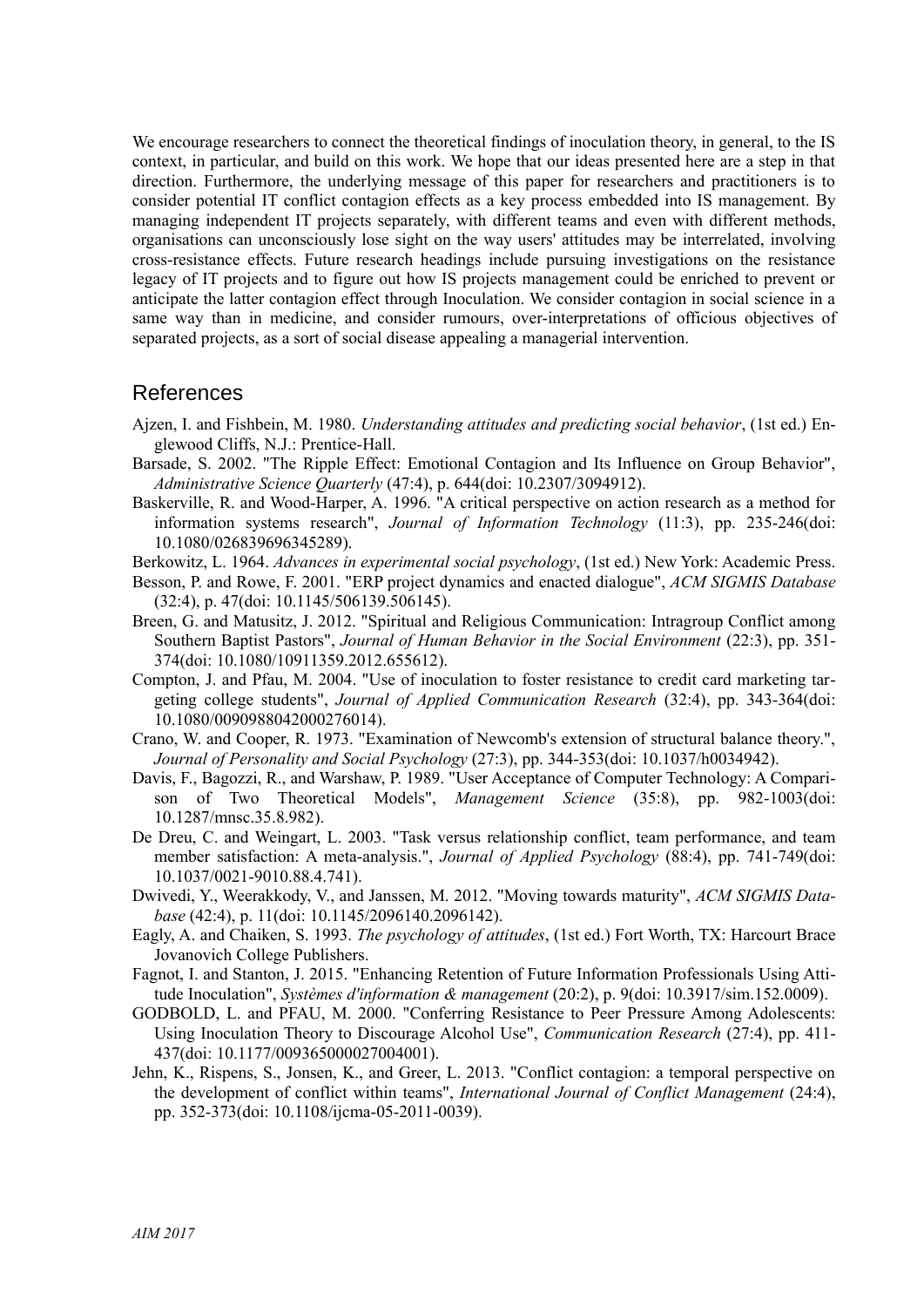- Klaus, T. and Blanton, J. 2010. "User resistance determinants and the psychological contract in enterprise system implementations", *European Journal of Information Systems* (19:6), pp. 625-636(doi: 10.1057/ejis.2010.39).
- KYLE, M., TUSING, J., KOERNER, A., LEE, W., GODBOLD, L., PENALOZA, L., SHU-HUEI, V., and HONG, Y. 1997. "Enriching the Inoculation Construct The Role of Critical Components in the Process of Resistance", *Human Communication Research* (24:2), pp. 187-215(doi: 10.1111/j.1468- 2958.1997.tb00413.x).
- Langfred, C. 2000. "Work-Group Design and Autonomy: A Field Study of the Interaction Between Task Interdependence and Group Autonomy", *Small Group Research* (31:1), pp. 54-70(doi: 10.1177/104649640003100103).
- Leidner, D., Alavi, M., and Kayworth, T. 2006. "The Role of Culture in Knowledge Management", *International Journal of e-Collaboration* (2:1), pp. 17-40(doi: 10.4018/jec.2006010102).
- Lewin, K. and Lewin, G. 1948. *Resolving social conflicts*, (1st ed.) New York: Harper.
- LI, J. and HAMBRICK, D. 2005. "FACTIONAL GROUPS: A NEW VANTAGE ON DEMO-GRAPHIC FAULTLINES, CONFLICT, AND DISINTEGRATION IN WORK TEAMS.", *Academy of Management Journal* (48:5), pp. 794-813(doi: 10.5465/amj.2005.18803923).
- Lim, E., Pan, S., and Tan, C. 2005. "Managing user acceptance towards enterprise resource planning (ERP) systems – understanding the dissonance between user expectations and managerial policies", *European Journal of Information Systems* (14:2), pp. 135-149(doi: 10.1057/palgrave.ejis.3000531).
- Markus, M., Axline, S., Petrie, D., and Tanis, C. 2000. "Learning from adopters' experiences with ERP: problems encountered and success achieved", *Journal of Information Technology* (15:4), pp. 245-265(doi: 10.1080/02683960010008944).
- Matusitz, J. and Breen, G. 2006. "Prevention of Sexual Harassment in the Medical Setting", *Journal of Health & Social Policy* (21:2), pp. 53-71(doi: 10.1300/j045v21n02\_04).
- McGuier, W. 1962. "Persistence of the resistance to persuasion induced by various types of prior belief defenses.", *The Journal of Abnormal and Social Psychology* (64:4), pp. 241-248(doi: 10.1037/h0044167).
- McGuire, W. 1961. "Resistance to persuasion conferred by active and passive prior refutation of the same and alternative counterarguments.", *The Journal of Abnormal and Social Psychology* (63:2), pp. 326-332(doi: 10.1037/h0048344).
- Meissonier, R. and Houzé, E. 2010. "Toward an 'IT Conflict-Resistance Theory': action research during IT pre-implementation", *European Journal of Information Systems* (19:5), pp. 540-561(doi: 10.1057/ejis.2010.35).
- Miller, G. and Burgoon, M. 1972. *New techniques of persuasion*, (1st ed.) New York: Harper & Row.
- Morris, M. and Keltner, D. 2000. "How Emotions Work: The Social Functions of Emotional Expression in Negotiations", *Research in Organizational Behavior* (22), pp. 1-50(doi: 10.1016/s0191- 3085(00)22002-9).
- Pfau, M. 1992. "The potential of inoculation in promoting resistance to the effectiveness of comparative advertising messages", *Communication Quarterly* (40:1), pp. 26-44(doi: 10.1080/01463379209369818).
- PFAU, M. and BOCKERN, S. 1994. "The Persistence of Inoculation in Conferring Resistance to Smoking Initiation Among Adolescents", *Human Communication Research* (20:3), pp. 413- 430(doi: 10.1111/j.1468-2958.1994.tb00329.x).
- PFAU, M. and BURGOON, M. 1988. "Inoculation in Political Campaign Communication", *Human Communication Research* (15:1), pp. 91-111(doi: 10.1111/j.1468-2958.1988.tb00172.x).
- Phillips, K. and Loyd, D. 2006. "When surface and deep-level diversity collide: The effects on dissenting group members", *Organizational Behavior and Human Decision Processes* (99:2), pp. 143- 160(doi: 10.1016/j.obhdp.2005.12.001).
- Smith, K. 1989. "The Movement of Conflict in Organizations: The Joint Dynamics of Splitting and Triangulation", *Administrative Science Quarterly* (34:1), p. 1(doi: 10.2307/2392983).